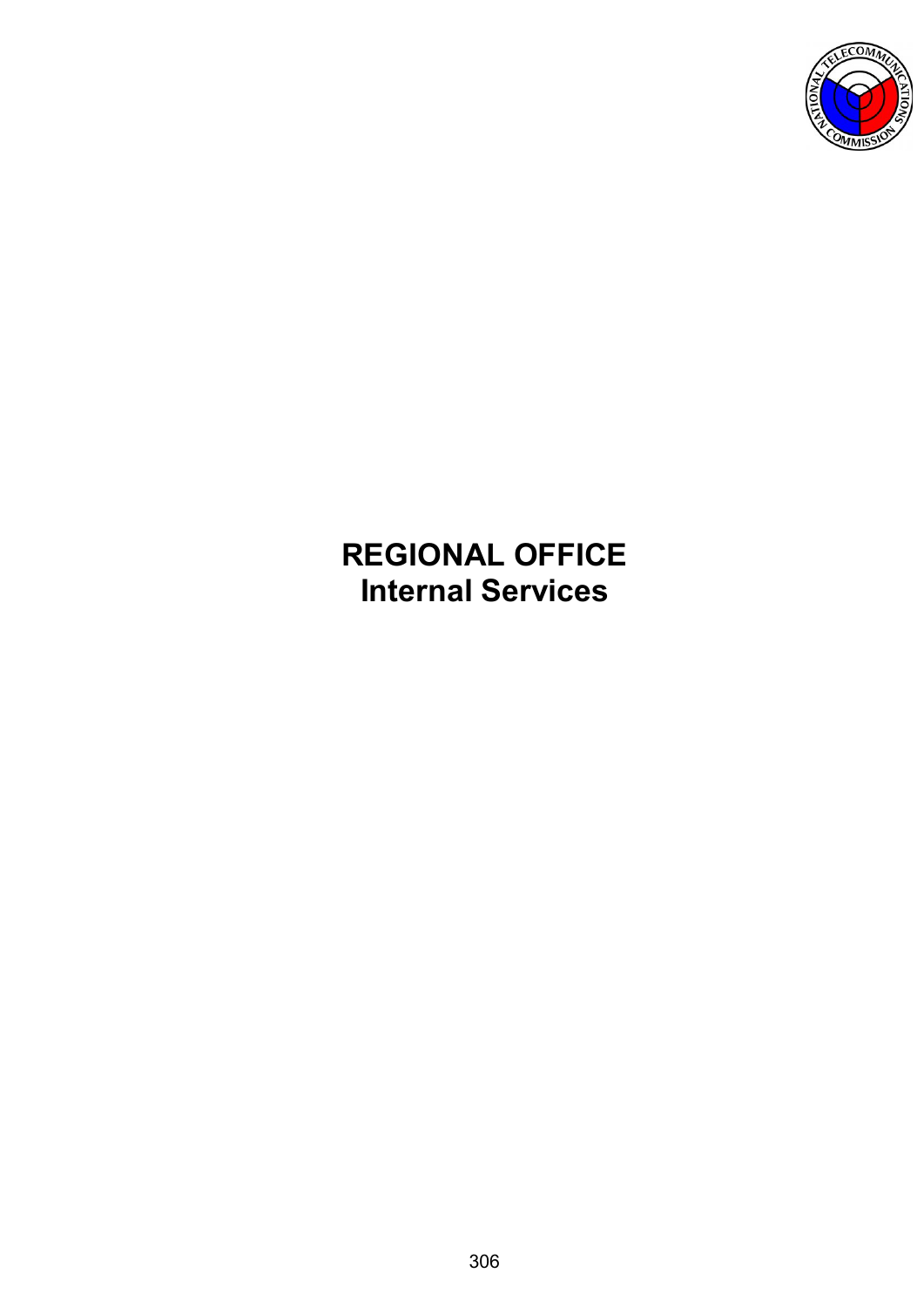

# **OFFICE OF THE REGIONAL DIRECTOR – Financial and Administrative Division (FAD) Internal Services**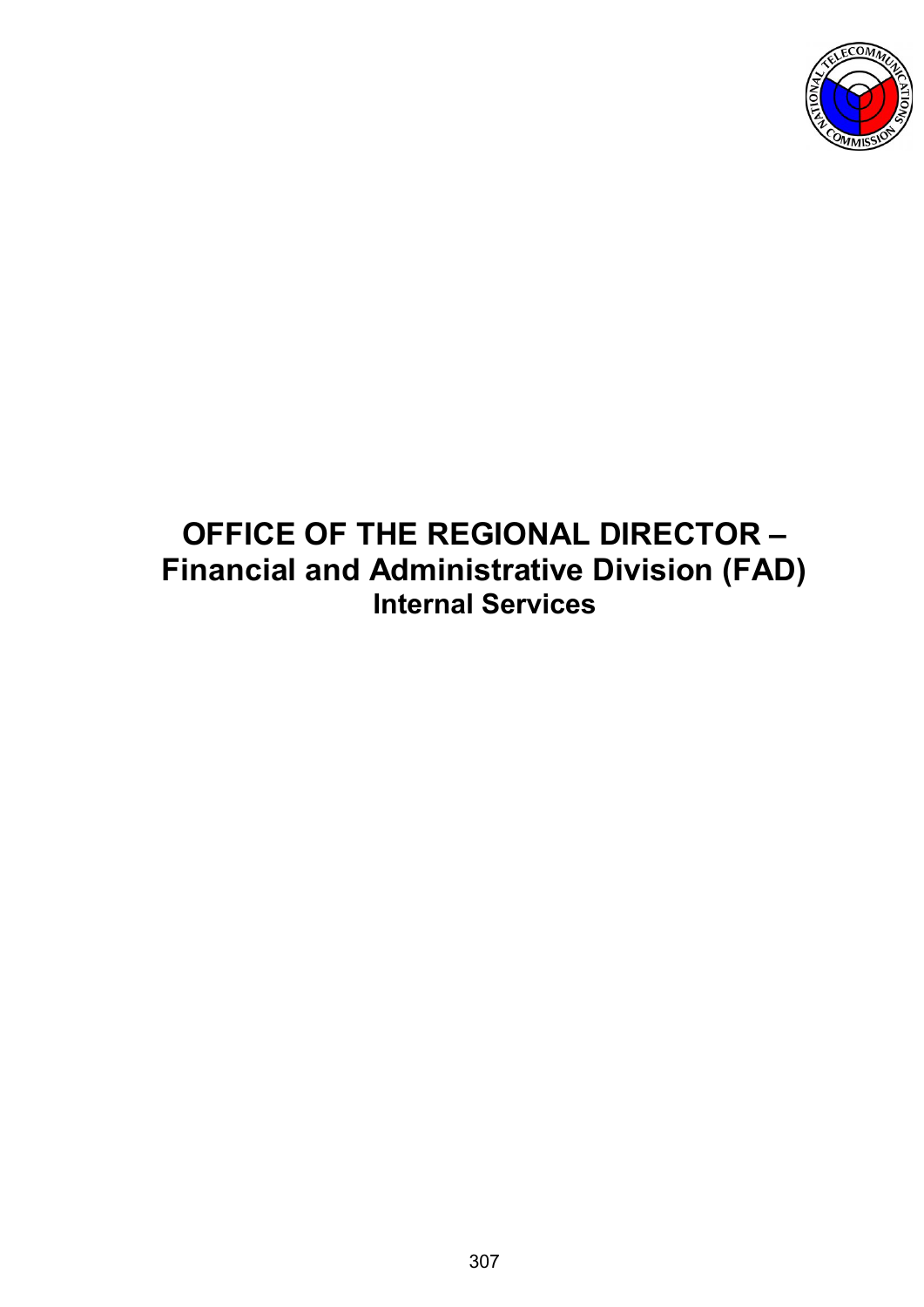

| <b>SERVICE NAME:</b>                                                                                                                                                                                                    | <b>Remittances</b>                                                                   | 1. Handling of Request for Certification of |                                  |                                                     |  |
|-------------------------------------------------------------------------------------------------------------------------------------------------------------------------------------------------------------------------|--------------------------------------------------------------------------------------|---------------------------------------------|----------------------------------|-----------------------------------------------------|--|
| The <b>Certification of Remittances</b> is issued to officials and employees providing<br>information as to the status of remittances of their premiums, contributions, and payment<br>of loans to GSIS, HDMF and PHIC. |                                                                                      |                                             |                                  |                                                     |  |
| <b>Office or Division:</b>                                                                                                                                                                                              | Financial and Administrative Division (FAD)<br>Office of the Regional Director (ORD) |                                             |                                  |                                                     |  |
| <b>Classification:</b>                                                                                                                                                                                                  | Simple                                                                               |                                             |                                  |                                                     |  |
| <b>Type of Transaction:</b>                                                                                                                                                                                             | G2G – Government to Government                                                       |                                             |                                  |                                                     |  |
| Who may avail:                                                                                                                                                                                                          | <b>NTC Officials and Employees</b>                                                   |                                             |                                  |                                                     |  |
|                                                                                                                                                                                                                         | <b>CHECKLIST OF REQUIREMENTS</b>                                                     |                                             |                                  | <b>WHERE TO SECURE</b>                              |  |
|                                                                                                                                                                                                                         | 1. Duly accomplished Request for Certification Form<br>FAD, ORD                      |                                             |                                  |                                                     |  |
| <b>Client Steps</b>                                                                                                                                                                                                     | <b>Agency Actions</b>                                                                | <b>Fees</b><br>to be<br>paid                | <b>Processing</b><br><b>Time</b> | <b>Person</b><br><b>Responsible</b>                 |  |
|                                                                                                                                                                                                                         | <b>Pre - Assessment Stage</b>                                                        |                                             |                                  |                                                     |  |
| 1. Submits request<br>form                                                                                                                                                                                              | 1. Receives request<br>form                                                          | <b>None</b>                                 | 30 Minutes                       | Admin Aide IV /<br>Admin Aide VI /<br>Admin Asst II |  |
|                                                                                                                                                                                                                         | <b>Processing Stage</b>                                                              |                                             |                                  |                                                     |  |
|                                                                                                                                                                                                                         | 2. Prepares the<br>Certificate based<br>on records of<br>remittances                 | <b>None</b>                                 | 23 Hours                         | Admin Asst II                                       |  |
|                                                                                                                                                                                                                         | 2.1 Reviews<br>prepared<br>Certificate                                               |                                             |                                  | <b>Accountant II</b>                                |  |
|                                                                                                                                                                                                                         | 2.2 Approves the<br>Certificate                                                      |                                             |                                  | <b>Accountant II</b>                                |  |
| 2. Receives the<br>Certificate                                                                                                                                                                                          | 3. Issues the<br>Certificate<br><b>TOTAL</b>                                         |                                             | 1 Hour<br>24 Hours               | Admin Aide IV /<br>Admin Aide VI /<br>Admin Asst II |  |
|                                                                                                                                                                                                                         |                                                                                      |                                             |                                  |                                                     |  |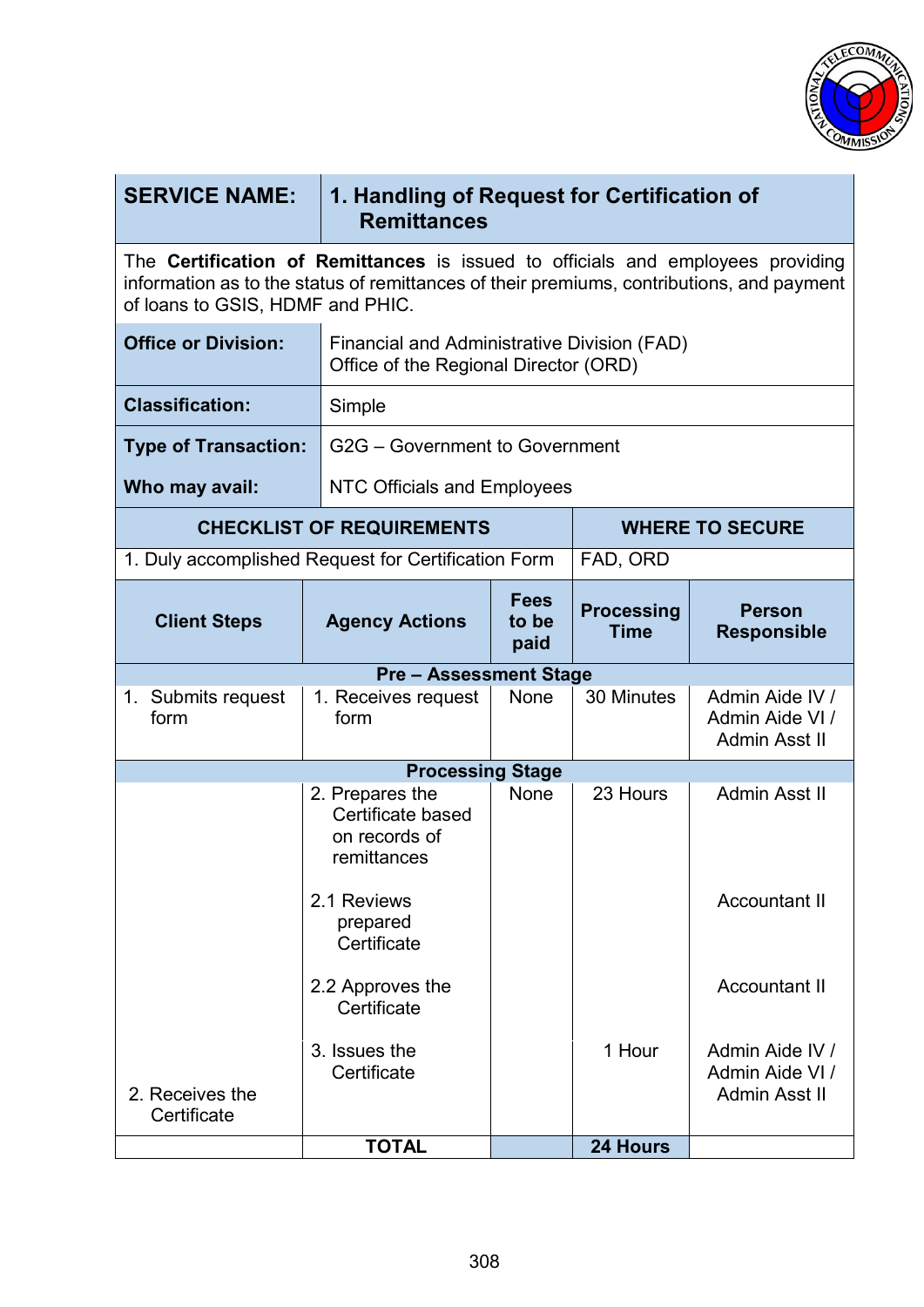

| <b>SERVICE NAME:</b>                                                                                                                                   |  | 2. Issuance of Obligation Request and Status (ORS)<br>for Utilization of Approved Budget Allocation                                                                                                                                                                                                                                                                       |                           |                                                                                   |                                                                                                                                                          |
|--------------------------------------------------------------------------------------------------------------------------------------------------------|--|---------------------------------------------------------------------------------------------------------------------------------------------------------------------------------------------------------------------------------------------------------------------------------------------------------------------------------------------------------------------------|---------------------------|-----------------------------------------------------------------------------------|----------------------------------------------------------------------------------------------------------------------------------------------------------|
| The Obligation Request and Status (ORS) form is used by the requesting/originating<br>units/offices in the utilization of approved budget allocations. |  |                                                                                                                                                                                                                                                                                                                                                                           |                           |                                                                                   |                                                                                                                                                          |
| <b>Office or Division:</b>                                                                                                                             |  | Financial and Administrative Division (FAD)<br>Office of the Regional Director (ORD)                                                                                                                                                                                                                                                                                      |                           |                                                                                   |                                                                                                                                                          |
| <b>Classification:</b>                                                                                                                                 |  | Simple                                                                                                                                                                                                                                                                                                                                                                    |                           |                                                                                   |                                                                                                                                                          |
| <b>Type of Transaction:</b>                                                                                                                            |  | G2B – Government to Business<br>G2C - Government to Citizen<br>G2G - Government to Government                                                                                                                                                                                                                                                                             |                           |                                                                                   |                                                                                                                                                          |
| Who may avail:                                                                                                                                         |  | NTC Officials and Employees, Suppliers, Contractors,<br><b>Government Entities</b>                                                                                                                                                                                                                                                                                        |                           |                                                                                   |                                                                                                                                                          |
|                                                                                                                                                        |  | <b>WHERE TO SECURE</b><br><b>CHECKLIST OF REQUIREMENTS</b>                                                                                                                                                                                                                                                                                                                |                           |                                                                                   |                                                                                                                                                          |
| Notes:<br>requesting unit.                                                                                                                             |  | 1. Obligation Request and Status (ORS) Form<br>2. Complete and correct supporting documents based<br>on existing budgeting, accounting and auditing rules<br>and regulations and other laws and issuances.<br>1. The Box A of ORS form should be duly signed by the<br>2. The requesting unit should attach the DV form with Box A<br>duly signed by the requesting unit. |                           | <b>Services Unit</b><br>Personal<br>For<br>Unit<br><b>Officials and Employees</b> | For Maintenance and Other<br><b>Operating Expenses - General</b><br><b>Services</b><br><b>Expenses - Human Resources</b><br>For Traveling Expenses - NTC |
| <b>Client Steps</b>                                                                                                                                    |  | <b>Agency Actions</b>                                                                                                                                                                                                                                                                                                                                                     | <b>Fees to</b><br>be paid | <b>Processing</b><br><b>Time</b>                                                  | <b>Person</b><br><b>Responsible</b>                                                                                                                      |
|                                                                                                                                                        |  | <b>Pre-Assessment Stage</b>                                                                                                                                                                                                                                                                                                                                               |                           |                                                                                   |                                                                                                                                                          |
| 1. Submits ORS<br>form and<br>supporting<br>documents                                                                                                  |  | 1. Screens request for<br>preliminary<br>assessment                                                                                                                                                                                                                                                                                                                       | None                      | 1 Hour                                                                            | Admin Asst III                                                                                                                                           |
| 1.1 Receives the<br>request and<br>the NOD                                                                                                             |  | 1.1 If incomplete, returns<br>the ORS with<br>supporting<br>documents and<br>issues Notice of<br>Deficiency (NOD)                                                                                                                                                                                                                                                         |                           |                                                                                   |                                                                                                                                                          |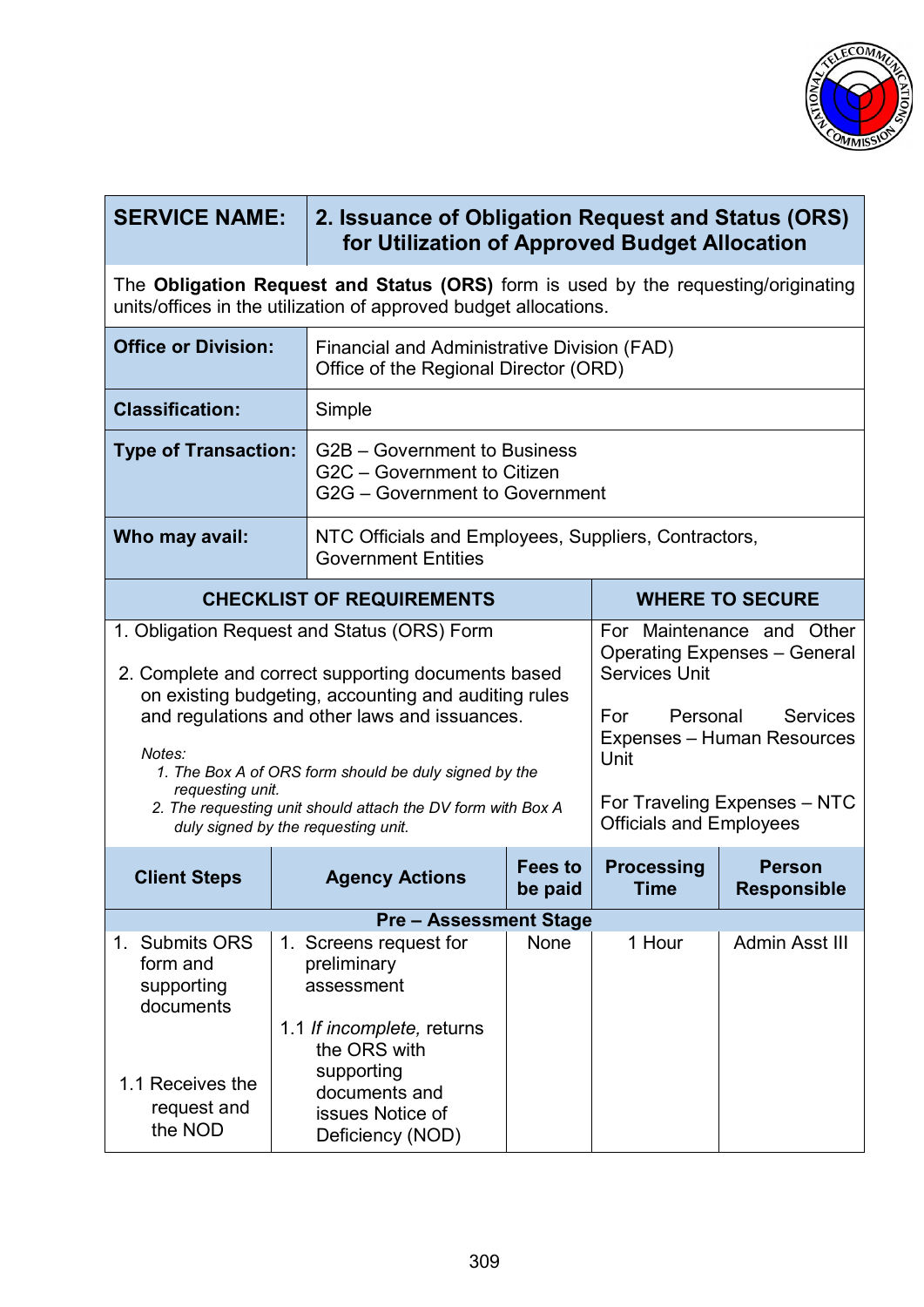

| 1.1. If complete,<br>acknowledges<br>receipt of<br>request in the<br>logbook                                                                                                           |             |                 |                                                                                       |
|----------------------------------------------------------------------------------------------------------------------------------------------------------------------------------------|-------------|-----------------|---------------------------------------------------------------------------------------|
| <b>Processing Stage</b>                                                                                                                                                                |             |                 |                                                                                       |
| 2. Indicates serial<br>number on the ORS<br>Form and records the<br>same in registry<br>2.1 Certifies that<br>allotment is<br>available and<br>obligated for the<br>purpose/adjustment | <b>None</b> | 23 Hours        | Admin Asst III<br>Chief<br>Administrative<br>Officer<br>(Budget Officer<br>Designate) |
| necessary as<br>indicated and<br>records the same in<br>registry                                                                                                                       |             |                 |                                                                                       |
| 3. Issues the certified<br>ORS with the<br>complete and correct<br>supporting documents<br>to the Accounting Unit                                                                      | None        | 1 Hour          | Chief<br>Administrative<br><b>Officer</b><br>(Budget Officer<br>Designate)            |
| <b>TOTAL</b>                                                                                                                                                                           |             | <b>24 Hours</b> |                                                                                       |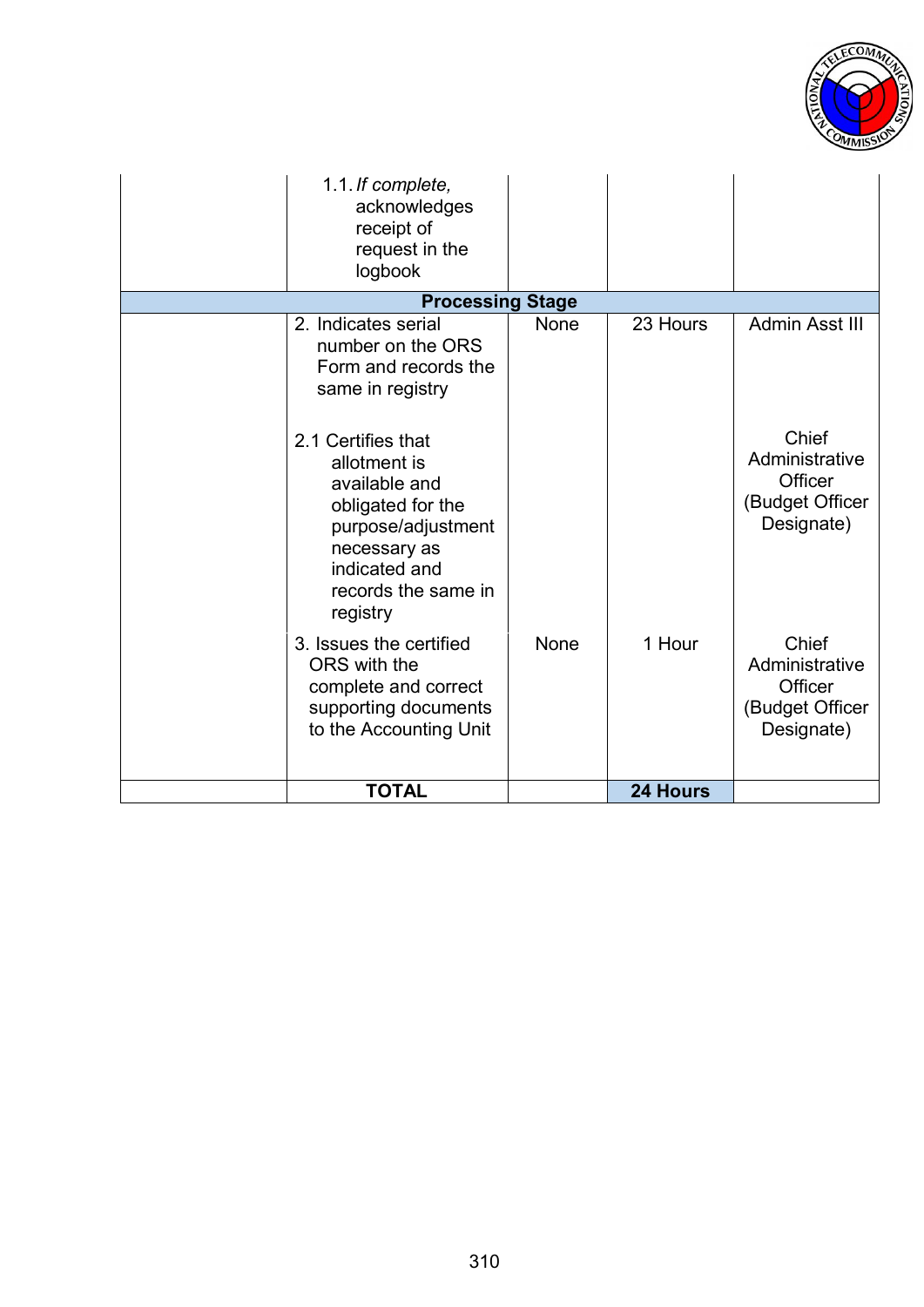

| <b>SERVICE NAME:</b>                                                                                                                                                                                                             |                                                                                                                                          | 3. Issuance of Disbursement Voucher (DV) for<br><b>Payment of Obligations</b>                                                            |                           |                                  |                                     |
|----------------------------------------------------------------------------------------------------------------------------------------------------------------------------------------------------------------------------------|------------------------------------------------------------------------------------------------------------------------------------------|------------------------------------------------------------------------------------------------------------------------------------------|---------------------------|----------------------------------|-------------------------------------|
|                                                                                                                                                                                                                                  | The Disbursement Voucher (DV) form is used to pay an obligation to employees and creditors<br>for services rendered and goods purchased. |                                                                                                                                          |                           |                                  |                                     |
| <b>Office or Division:</b>                                                                                                                                                                                                       |                                                                                                                                          | Financial and Administrative Division (FAD)<br>Office of the Regional Director (ORD)                                                     |                           |                                  |                                     |
| <b>Classification:</b>                                                                                                                                                                                                           |                                                                                                                                          | Simple                                                                                                                                   |                           |                                  |                                     |
| <b>Type of Transaction:</b>                                                                                                                                                                                                      |                                                                                                                                          | G2B – Government to Business<br>G2C - Government to Citizen<br>G2G - Government to Government                                            |                           |                                  |                                     |
| Who may avail:                                                                                                                                                                                                                   |                                                                                                                                          | NTC Officials and Employees, Suppliers, Contractors, Government<br><b>Entities</b>                                                       |                           |                                  |                                     |
|                                                                                                                                                                                                                                  |                                                                                                                                          | <b>CHECKLIST OF REQUIREMENTS</b>                                                                                                         |                           | <b>WHERE TO SECURE</b>           |                                     |
| 1. Obligation Request Status Form and complete<br>and correct supporting documents<br>Note: Boxes A and B should be duly signed.<br>2. Disbursement Voucher (DV)<br>Note: Box A should be duly signed by the<br>requesting unit. |                                                                                                                                          |                                                                                                                                          |                           | <b>Budgeting Unit, FAD, ORD</b>  |                                     |
|                                                                                                                                                                                                                                  |                                                                                                                                          |                                                                                                                                          |                           |                                  |                                     |
| <b>Client Steps</b>                                                                                                                                                                                                              |                                                                                                                                          | <b>Agency Actions</b>                                                                                                                    | <b>Fees to</b><br>be paid | <b>Processing</b><br><b>Time</b> | <b>Person</b><br><b>Responsible</b> |
|                                                                                                                                                                                                                                  |                                                                                                                                          |                                                                                                                                          |                           |                                  |                                     |
| 1. Submits ORS,<br>$DV$ and                                                                                                                                                                                                      |                                                                                                                                          | <b>Pre-Assessment Stage</b><br>1. Receives request from<br><b>Budgeting Unit</b>                                                         | None                      | 1 Hour                           | <b>Accountant II</b>                |
| supporting<br>documents                                                                                                                                                                                                          |                                                                                                                                          | 1.1 Checks request for<br>completeness and<br>correctness of supporting<br>documents and amount<br>claimed<br>If supporting documents is |                           |                                  |                                     |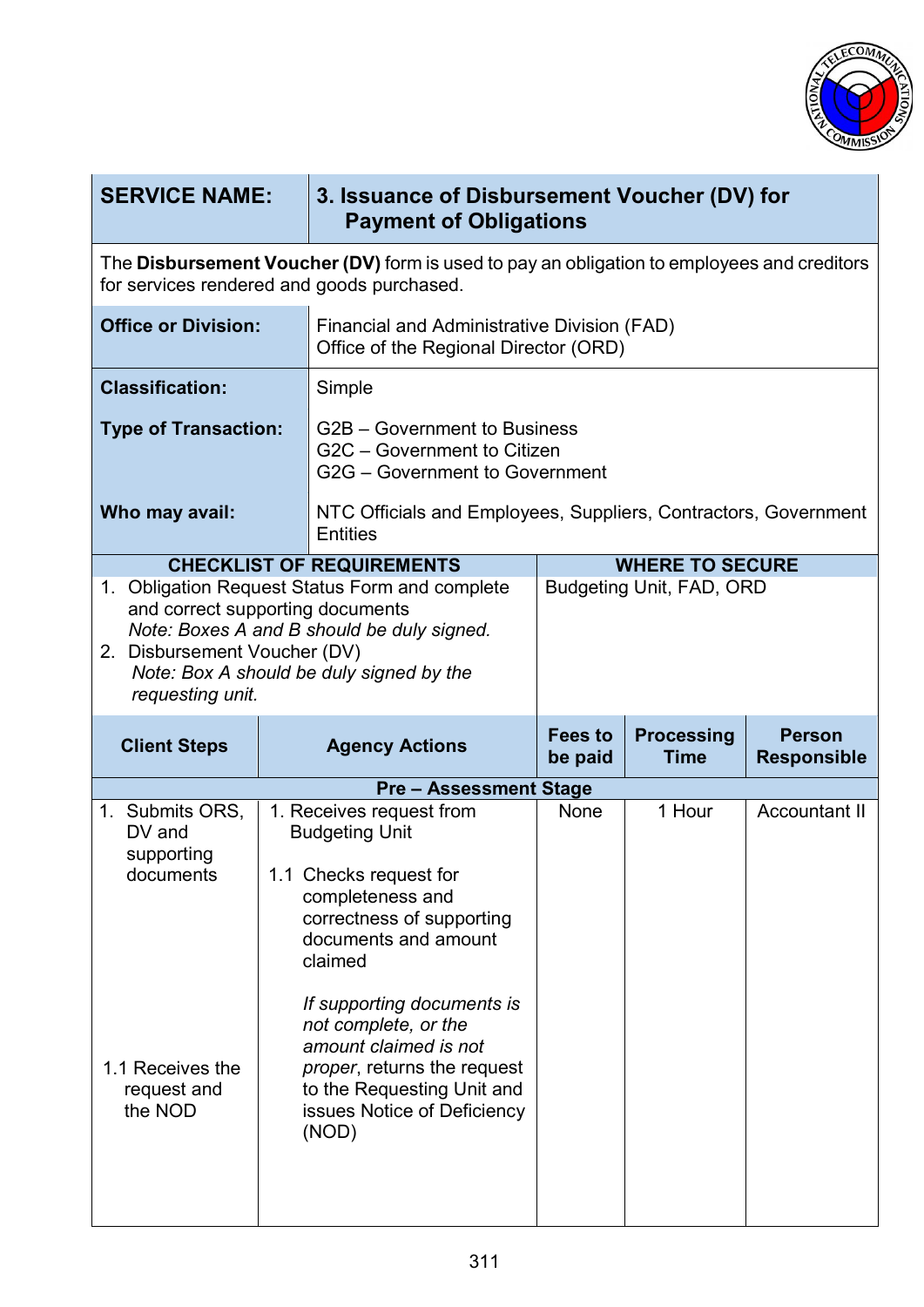

| <b>Processing Stage</b>                                                                                                                                                                                                                                                                        |             |          |                      |
|------------------------------------------------------------------------------------------------------------------------------------------------------------------------------------------------------------------------------------------------------------------------------------------------|-------------|----------|----------------------|
| 2. Indicates serial number on<br>the DV Form and records<br>the same in registry                                                                                                                                                                                                               | None        | 23 Hours | <b>Accountant II</b> |
| 2.1 If applicable, computes<br>appropriate withholding tax                                                                                                                                                                                                                                     |             |          |                      |
| 2.2 Indicate accounting entries<br>in Box B                                                                                                                                                                                                                                                    |             |          |                      |
| 2.3 Certifies in Box C the<br>following:<br>a. Cash available<br>b. Subject to Authority to<br>Debit Account (when<br>applicable)<br>c. Supporting documents<br>complete and amount<br>claimed proper<br>2.4 Conducts pre-audit of DV<br>2.5 Records payment in the<br>Index of Payments (IoP) |             |          |                      |
| 2.6 Approves/ disapproves<br>payment of claim, subject<br>to signing/ countersigning<br>authority                                                                                                                                                                                              |             |          | Director II          |
| 3. Issues the approved DV to<br><b>Cash Unit</b>                                                                                                                                                                                                                                               | <b>None</b> | 1 Hour   | <b>Accountant II</b> |
| <b>TOTAL</b>                                                                                                                                                                                                                                                                                   |             | 24 Hours |                      |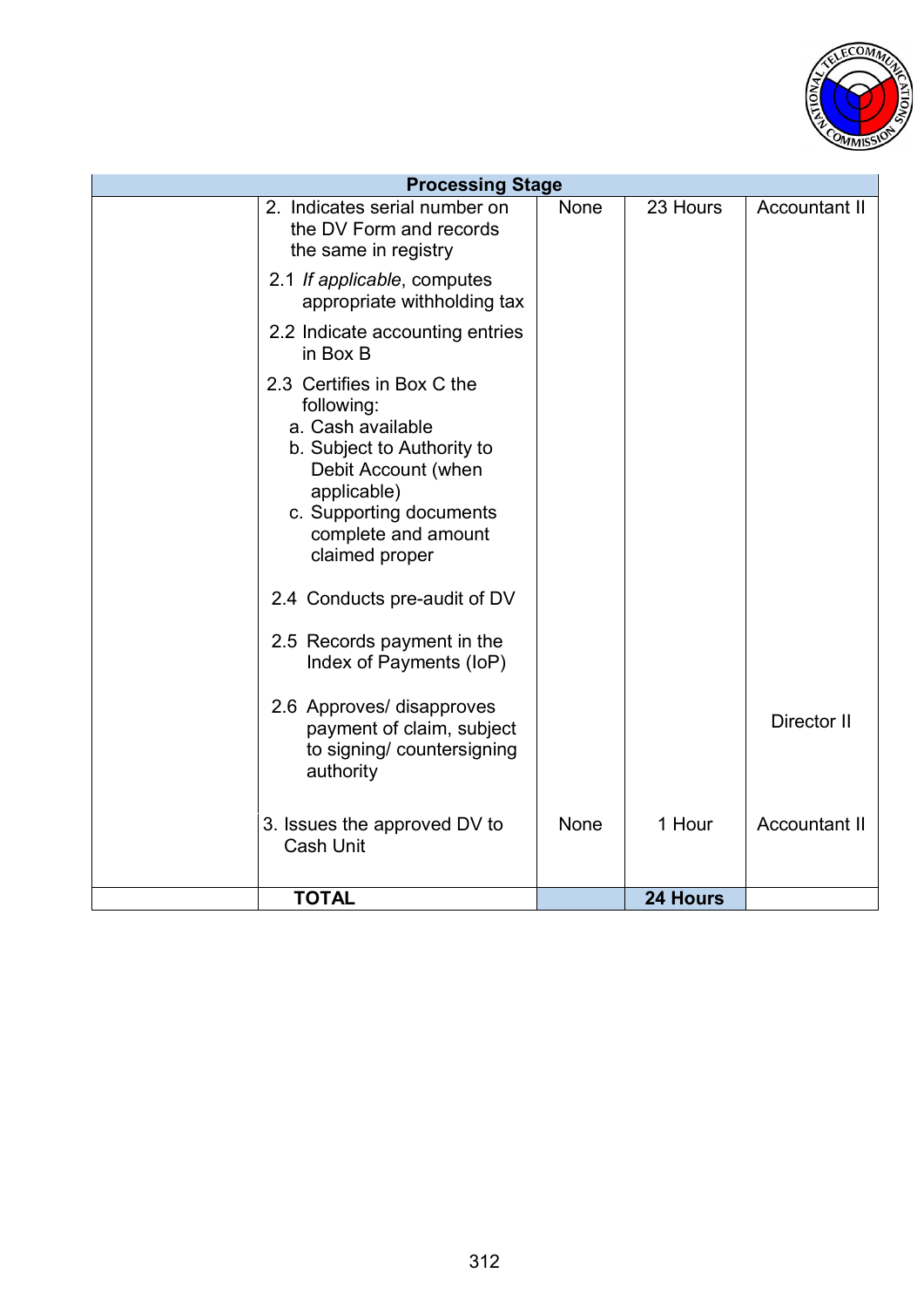

| <b>SERVICE NAME:</b>                                                                                                                                                                                                                                                                                         |                                                                                                                                                 | 4. Issuance of Modified Disbursement Systems (MDS)<br><b>Check and List of Due and Demandable Accounts</b><br>Payable-Advice to Debit Account (LDDAP-ADA) for<br><b>Payment of Claims</b> |                           |                                  |                                          |
|--------------------------------------------------------------------------------------------------------------------------------------------------------------------------------------------------------------------------------------------------------------------------------------------------------------|-------------------------------------------------------------------------------------------------------------------------------------------------|-------------------------------------------------------------------------------------------------------------------------------------------------------------------------------------------|---------------------------|----------------------------------|------------------------------------------|
| The Modified Disbursement System (MDS) Check is issued to pay the creditors/payees<br>chargeable against the account of the Treasurer of the Philippines maintained with a MDS<br>Government Servicing Bank (MDS-GSB) and covered by Notice of Cash Allocation (NCA).                                        |                                                                                                                                                 |                                                                                                                                                                                           |                           |                                  |                                          |
| The List of Due and Demandable Accounts Payable-Advice to Debit Account (LDDAP-<br>ADA) is issued to the MDS-GSB reflecting the names of creditors/payees to be paid and the<br>corresponding amounts of the unpaid claims, and authorizing the debit of specified amount<br>from the available NCA balance. |                                                                                                                                                 |                                                                                                                                                                                           |                           |                                  |                                          |
| <b>Office or Division:</b>                                                                                                                                                                                                                                                                                   |                                                                                                                                                 | Financial and Administrative Division (FAD)<br>Office of the Regional Director (ORD)                                                                                                      |                           |                                  |                                          |
| <b>Classification:</b>                                                                                                                                                                                                                                                                                       |                                                                                                                                                 | Simple                                                                                                                                                                                    |                           |                                  |                                          |
| <b>Type of Transaction:</b>                                                                                                                                                                                                                                                                                  |                                                                                                                                                 | G2B – Government to Business<br>G2C - Government to Citizen<br>G2G - Government to Government                                                                                             |                           |                                  |                                          |
| Who may avail:                                                                                                                                                                                                                                                                                               |                                                                                                                                                 | NTC Officials and Employees, Suppliers, Contractors,<br><b>Government Entities</b>                                                                                                        |                           |                                  |                                          |
|                                                                                                                                                                                                                                                                                                              |                                                                                                                                                 | <b>CHECKLIST OF REQUIREMENTS</b>                                                                                                                                                          |                           |                                  | <b>WHERE TO SECURE</b>                   |
|                                                                                                                                                                                                                                                                                                              | 1. Duly approved Disbursement Voucher (DV)<br>2. Duly certified Obligation Request Status (ORS)<br>3. Complete and correct supporting documents |                                                                                                                                                                                           |                           |                                  | Accounting Unit, FAD, ORD                |
| <b>Client Steps</b>                                                                                                                                                                                                                                                                                          |                                                                                                                                                 | <b>Agency Actions</b>                                                                                                                                                                     | <b>Fees to</b><br>be paid | <b>Processing</b><br><b>Time</b> | <b>Person</b><br><b>Responsible</b>      |
|                                                                                                                                                                                                                                                                                                              |                                                                                                                                                 | <b>Pre - Assessment Stage</b>                                                                                                                                                             |                           |                                  |                                          |
| 1. Submits<br>requirements                                                                                                                                                                                                                                                                                   |                                                                                                                                                 | 1. Receives complete and<br>correct requirements<br>from Accounting Unit                                                                                                                  | None                      | 1 Hour                           | Admin Aide III /<br><b>Admin Aide VI</b> |
|                                                                                                                                                                                                                                                                                                              |                                                                                                                                                 | <b>Processing Stage</b>                                                                                                                                                                   |                           |                                  |                                          |
|                                                                                                                                                                                                                                                                                                              |                                                                                                                                                 | 2. If creditor/payee has no<br>existing LBP account                                                                                                                                       | None                      | 23 Hours                         |                                          |
|                                                                                                                                                                                                                                                                                                              |                                                                                                                                                 | a. Prepares and signs<br><b>MDS Check and ACIC</b>                                                                                                                                        |                           |                                  | Admin Aide III /<br><b>Admin Aide VI</b> |
|                                                                                                                                                                                                                                                                                                              |                                                                                                                                                 | b. Countersigns the MDS<br>Check and approves<br><b>ACIC</b>                                                                                                                              |                           |                                  | Director II                              |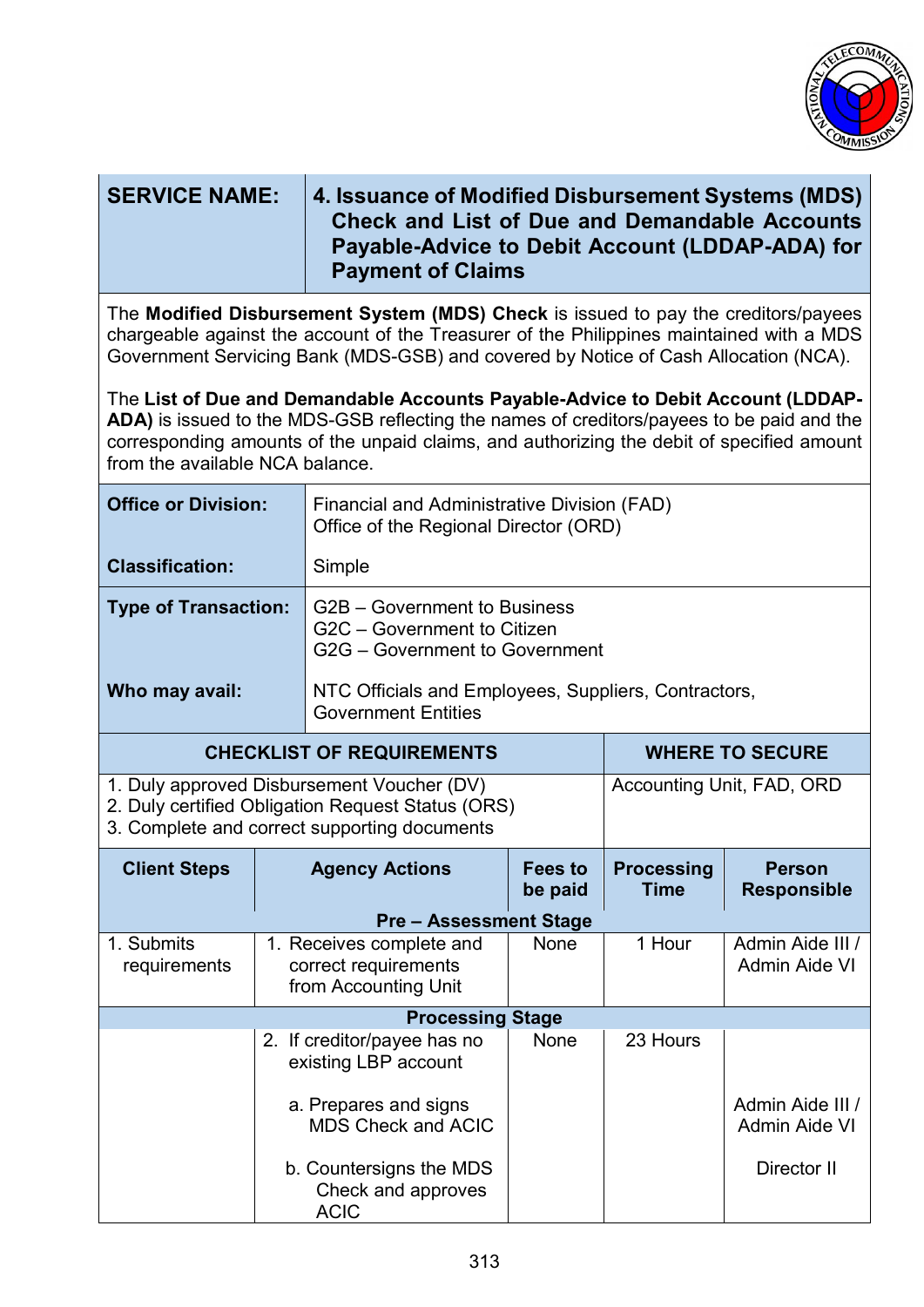

|                                | 2.1 If creditor/ payee has<br>existing LBP account |      |          |                                          |
|--------------------------------|----------------------------------------------------|------|----------|------------------------------------------|
|                                | a. Prepares and signs                              |      |          | Admin Aide III /                         |
|                                | the following:                                     |      |          | Admin Aide VI                            |
|                                | i. LDDAP-ADA<br>ii. FinDES/BillerDES               |      |          |                                          |
|                                | <b>iii. SLIIAE</b>                                 |      |          |                                          |
|                                | b. Certifies that the                              |      |          |                                          |
|                                | LDDAP is prepared in                               |      |          | <b>Accountant II</b>                     |
|                                | accordance with<br>existing rules and              |      |          |                                          |
|                                | regulations.                                       |      |          |                                          |
|                                | c. Approves the                                    |      |          | Director II                              |
|                                | following:<br>i. LDDAP-ADA                         |      |          |                                          |
|                                | ii. FinDES/BillerDES                               |      |          |                                          |
|                                | <b>iii. SLIIAE</b>                                 |      |          |                                          |
|                                | d. Signs the ADA                                   |      |          | Admin Aide III /<br><b>Admin Aide VI</b> |
|                                |                                                    |      |          |                                          |
|                                | e. Counter signs the ADA                           |      |          | Director II                              |
|                                | 3. Releases payment                                | None | 1 Hour   | Admin Aide III /<br><b>Admin Aide VI</b> |
| 3. Receives                    | 3.1 For LDDAP-ADA,                                 |      |          |                                          |
| information                    | informs claimant that                              |      |          |                                          |
| that payment<br>is already     | payment is already<br>credited to their            |      |          |                                          |
| credited to                    | accounts                                           |      |          |                                          |
| their account/<br>MDS check is | 3.2 For MDS Check, informs                         |      |          |                                          |
| ready for                      | claimant that MDS                                  |      |          |                                          |
| release and                    | Check is ready for                                 |      |          |                                          |
| issues Official<br>Receipt and | release                                            |      |          |                                          |
| signs the                      |                                                    |      |          |                                          |
| "Received"                     |                                                    |      |          |                                          |
| portion of DV                  |                                                    |      |          |                                          |
|                                | <b>TOTAL</b>                                       |      | 24 Hours |                                          |

*Notes: 1. ACIC refers to Advice of Checks Issued and Cancelled.*

*2. FinDES refers to Financial Data Entry System for payroll account.* 

*3. BillerDES refers to Biller Data Entry System for other creditors.* 

*4. SLIIAE refers to Summary of LDDAP-ADA issued and Invalidated ADA Entries.*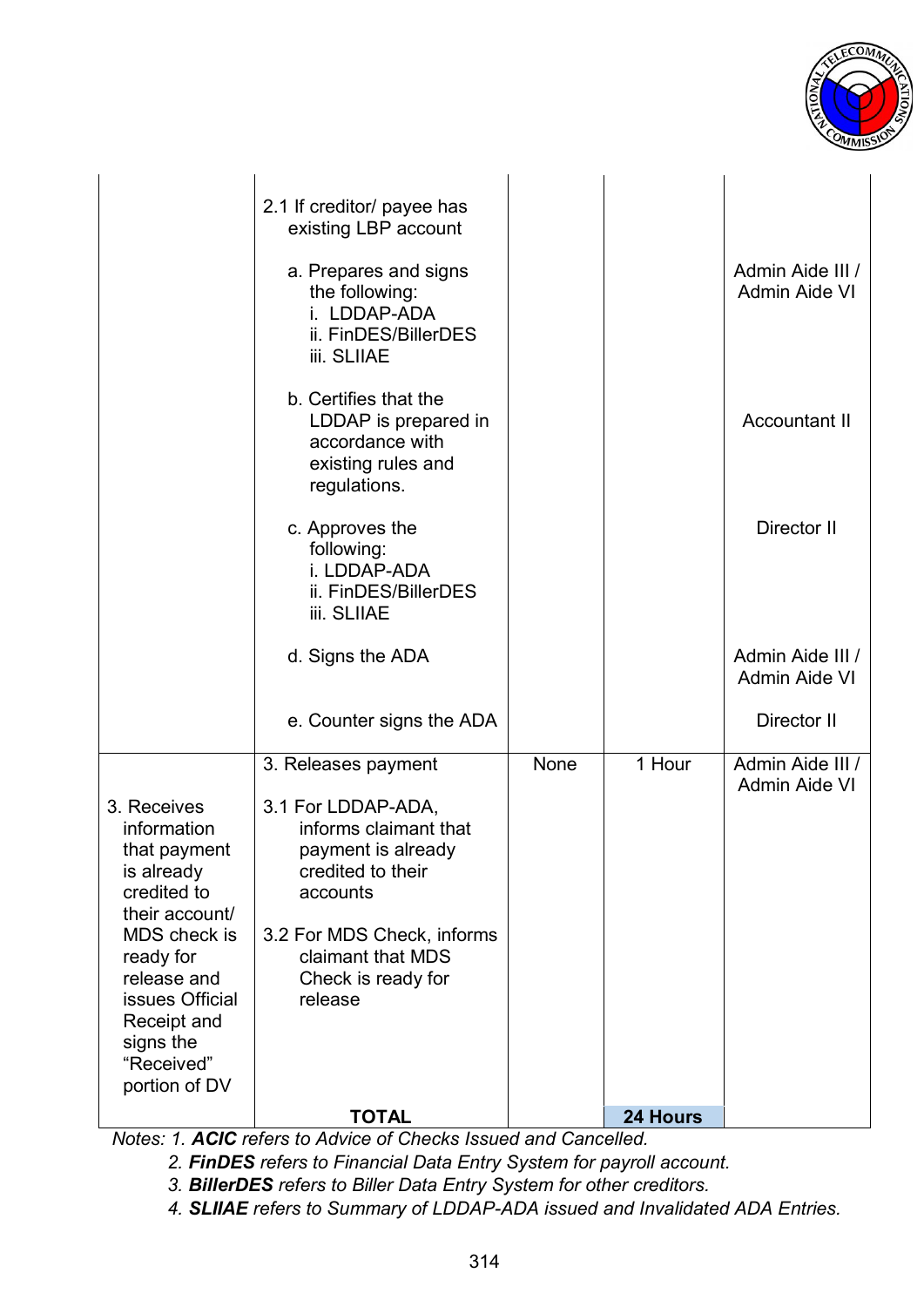

| <b>SERVICE NAME:</b>                                                                                                                                   | 5. Handling of Request for the Issuance of<br><b>Accountable Forms, Common-Use Supplies,</b><br><b>Materials and Equipment</b>                    |                           |                                  |                                     |
|--------------------------------------------------------------------------------------------------------------------------------------------------------|---------------------------------------------------------------------------------------------------------------------------------------------------|---------------------------|----------------------------------|-------------------------------------|
|                                                                                                                                                        | The accountable forms, common-use supplies, materials, and equipment are issued for the<br>daily operational activities of the requesting office. |                           |                                  |                                     |
| Note: The forms, supplies, materials and equipment included in this procedure covers only those<br>which are readily available in stock and inventory. |                                                                                                                                                   |                           |                                  |                                     |
| <b>Office or Division:</b>                                                                                                                             | Financial and Administrative Division (FAD)<br>Office of the Regional Director (ORD)                                                              |                           |                                  |                                     |
| <b>Classification:</b>                                                                                                                                 | Simple                                                                                                                                            |                           |                                  |                                     |
| <b>Type of Transaction:</b>                                                                                                                            | G2G - Government to Government                                                                                                                    |                           |                                  |                                     |
| Who may avail:                                                                                                                                         | <b>NTC Officials and Employees</b>                                                                                                                |                           |                                  |                                     |
| <b>CHECKLIST OF REQUIREMENTS</b>                                                                                                                       |                                                                                                                                                   | <b>WHERE TO SECURE</b>    |                                  |                                     |
| Requisition and Issue Slip (3 copies)                                                                                                                  | <b>Requesting Unit</b>                                                                                                                            |                           |                                  |                                     |
| <b>Client Steps</b>                                                                                                                                    | <b>Agency Actions</b>                                                                                                                             | <b>Fees to</b><br>be paid | <b>Processing</b><br><b>Time</b> | <b>Person</b><br><b>Responsible</b> |
|                                                                                                                                                        | <b>Pre - Assessment Stage</b>                                                                                                                     |                           |                                  |                                     |
| 1. Submits Requisition<br>and Issue Slip (RIS)                                                                                                         | 1. Screens the Requisition<br>and Issue Slip (RIS) for<br>completeness of entries                                                                 | None                      | 1 hour                           | Admin Aide IV/<br>Admin Asst III    |
| 1.1 Receives the RIS<br>with information of<br>deficiencies                                                                                            | 1.1 If incomplete, returns<br><b>RIS</b>                                                                                                          |                           |                                  |                                     |
|                                                                                                                                                        | <b>Processing Stage</b>                                                                                                                           |                           |                                  |                                     |
|                                                                                                                                                        | 2. Verifies inclusion of the<br>requested items in the<br><b>Requesting Unit's</b><br><b>Project Procurement</b><br>Management Plan<br>(PPMP)     | <b>None</b>               | 16 Hours                         | Admin Aide IV/<br>Admin Asst III    |
| 2.1 Receives the<br><b>RIS</b> with<br>corresponding<br>notation.                                                                                      | 2.1 If not included, returns<br>the RIS with notation<br>that the PPMP should<br>be revised to authorize                                          |                           |                                  |                                     |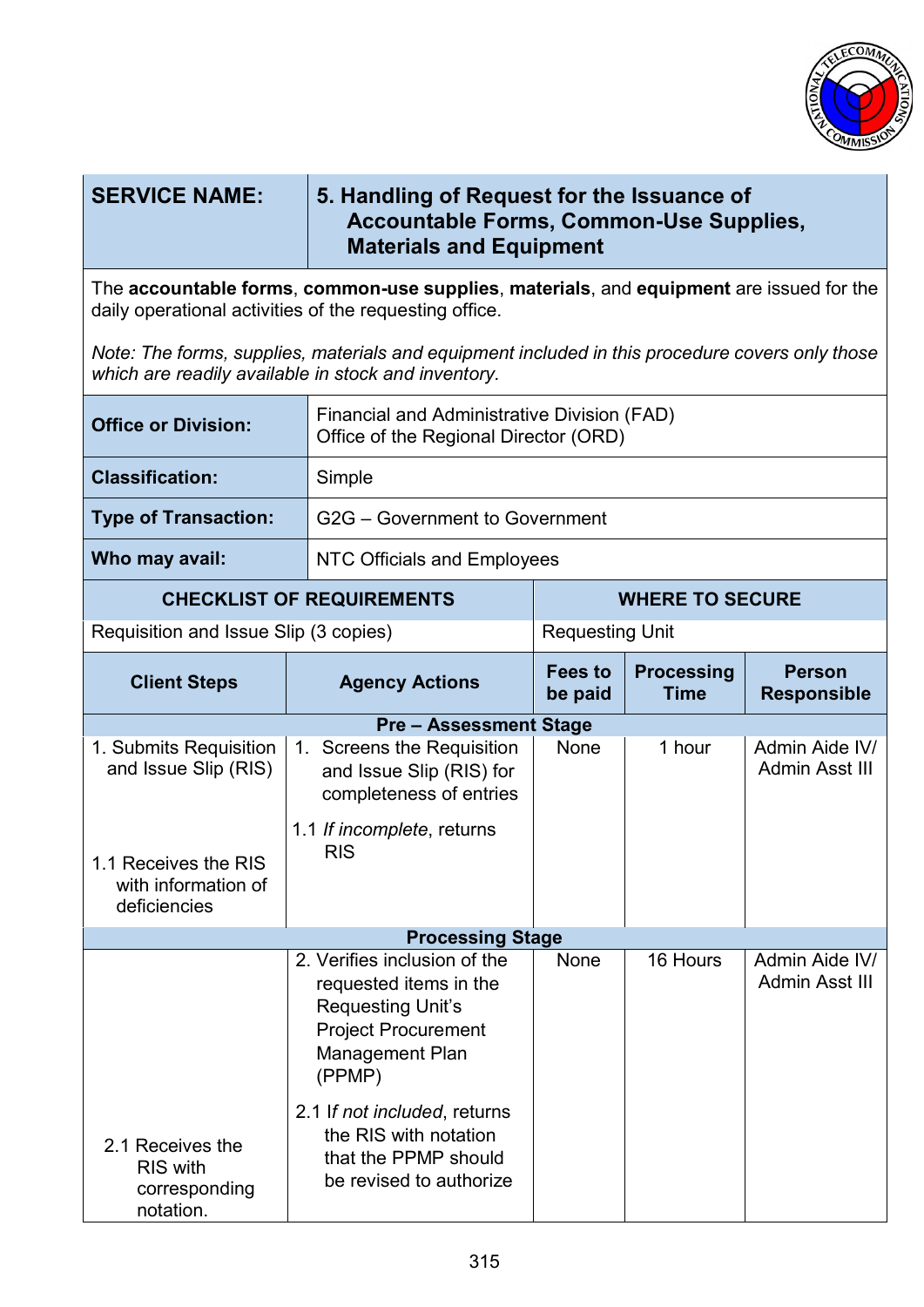

|                                                                                                                                                            | <b>TOTAL</b>                                                                                     |             | 24 Hours |                                                     |
|------------------------------------------------------------------------------------------------------------------------------------------------------------|--------------------------------------------------------------------------------------------------|-------------|----------|-----------------------------------------------------|
| 3. Receives the items<br>delivered;<br>acknowledges in the<br>"Received by"<br>portion of the RIS;<br>and receives and<br>receives IR or<br><b>ICS/PAR</b> | user's copy of RIS and<br>a. $IR$ , or<br>b. ICS/PAR.                                            |             |          | Adm Asst II /<br>Admin Asst III                     |
|                                                                                                                                                            | Releases the requested<br>3.<br>items and issues to end-                                         | <b>None</b> | 8 Hour   | Admin Aide II /<br>Admin Aide VI/                   |
|                                                                                                                                                            | 2.3 Prepares the requested<br>items for release and<br>a. $IR$ , or<br>b. ICS/PAR.               |             |          | Admin Aide II /<br>Admin Aide VI/<br>Admin Asst III |
|                                                                                                                                                            | b. If available, approves<br><b>RIS</b>                                                          |             |          | Chief<br>Administrative<br>Officer                  |
|                                                                                                                                                            | a. If not available,<br>informs Requesting<br>Unit and proceeds<br>for procurement               |             |          |                                                     |
|                                                                                                                                                            | procurement of the<br>items<br>2.2 Checks availability of<br>the requested items in<br>inventory |             |          |                                                     |
|                                                                                                                                                            |                                                                                                  |             |          |                                                     |

Notes:

*1. IR refers to Invoice Receipt for Accountable Forms*

*2. ICS refers to Inventory Custodian Slip for equipment.* 

*3. PAR refers to Property Acknowledgment Receipt for equipment.*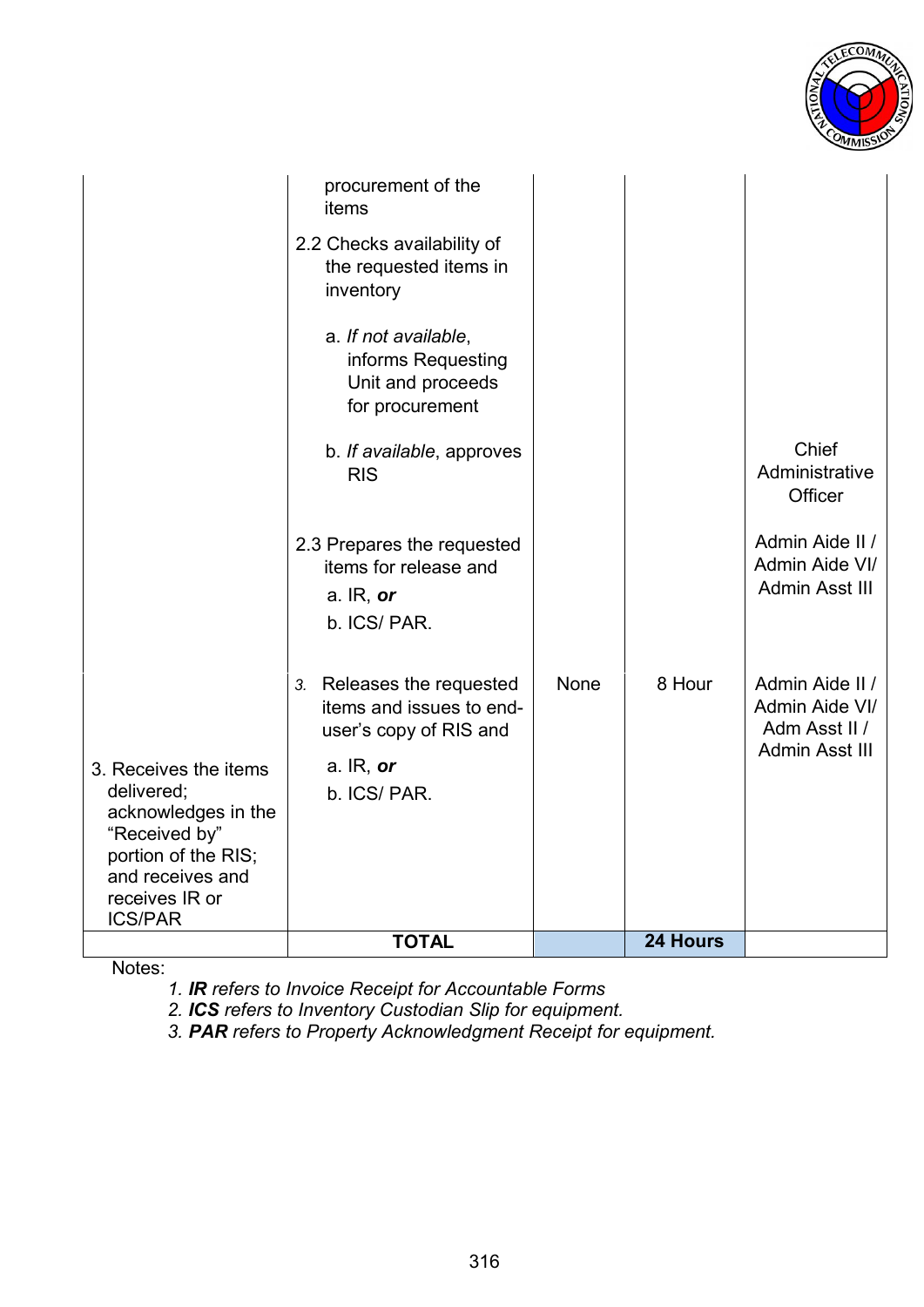

# **SERVICE NAME: 6. Handling of Request for Application for Leave**

The **Application for Leave** is issued to officials and employees providing authority not to report for work with or without pay as may be provided by law and in accordance with the Omnibus Rules on Leave.

| <b>Office or Division:</b>                                                                                | Financial and Administrative Division (FAD)<br>Office of the Regional Director (ORD) |                                         |  |
|-----------------------------------------------------------------------------------------------------------|--------------------------------------------------------------------------------------|-----------------------------------------|--|
| <b>Classification:</b>                                                                                    | Simple                                                                               |                                         |  |
| <b>Type of Transaction:</b>                                                                               | G2G – Government to Government                                                       |                                         |  |
| Who may avail:                                                                                            | <b>NTC Officials and Employees</b>                                                   |                                         |  |
| <b>CHECKLIST OF REQUIREMENTS</b>                                                                          |                                                                                      | <b>WHERE TO SECURE</b>                  |  |
| 1. Duly accomplished Application for Leave (CSC Form<br>No. 6, Revised 2020) in three (3) original copies |                                                                                      | Human Resource Unit, FAD,<br><b>ORD</b> |  |

No. 6, Revised 2020) in three (3) original copies

2. Supporting Requirements, as applicable

### **Checklist of Supporting Requirements:**

#### **Vacation Leave**

A. Thirty (30) days and above

- 1. Duly approved Clearance from Money, Property and Work-Related Accountabilities
- B. Outside the Philippines
	- 1. Letter request for issuance of Travel Authority stating details of travel
	- 2. Endorsement by immediate supervisor allowing the employee's leave of absence
	- 3. Certificate of No Administrative Case

#### **Sick Leave**

- A. Exceeding five (5) days or filed in advance
	- 1. Medical Certificate (Medical Abstract) of the employee or any member of the family 2. Affidavit, *in case medical consultation was not availed.*

## **Special Privilege Leave (3 days)**

*If outside the Philippines,*

- 1. Letter request for issuance of Travel Authority stating details of travel
- 2. Endorsement by immediate supervisor allowing the employee's leave of absence
- 3. Certificate of No Administrative Case

#### **Mandatory/Forced Leave (5 days)**

1. Approved Schedule of Mandatory Leave

#### **Expanded Maternity Leave**

under R.A. 11210 (105 days and additional 5 days for solo parent)

1. Proof of pregnancy e.g. ultrasound, doctor's certificate on the expected date of delivery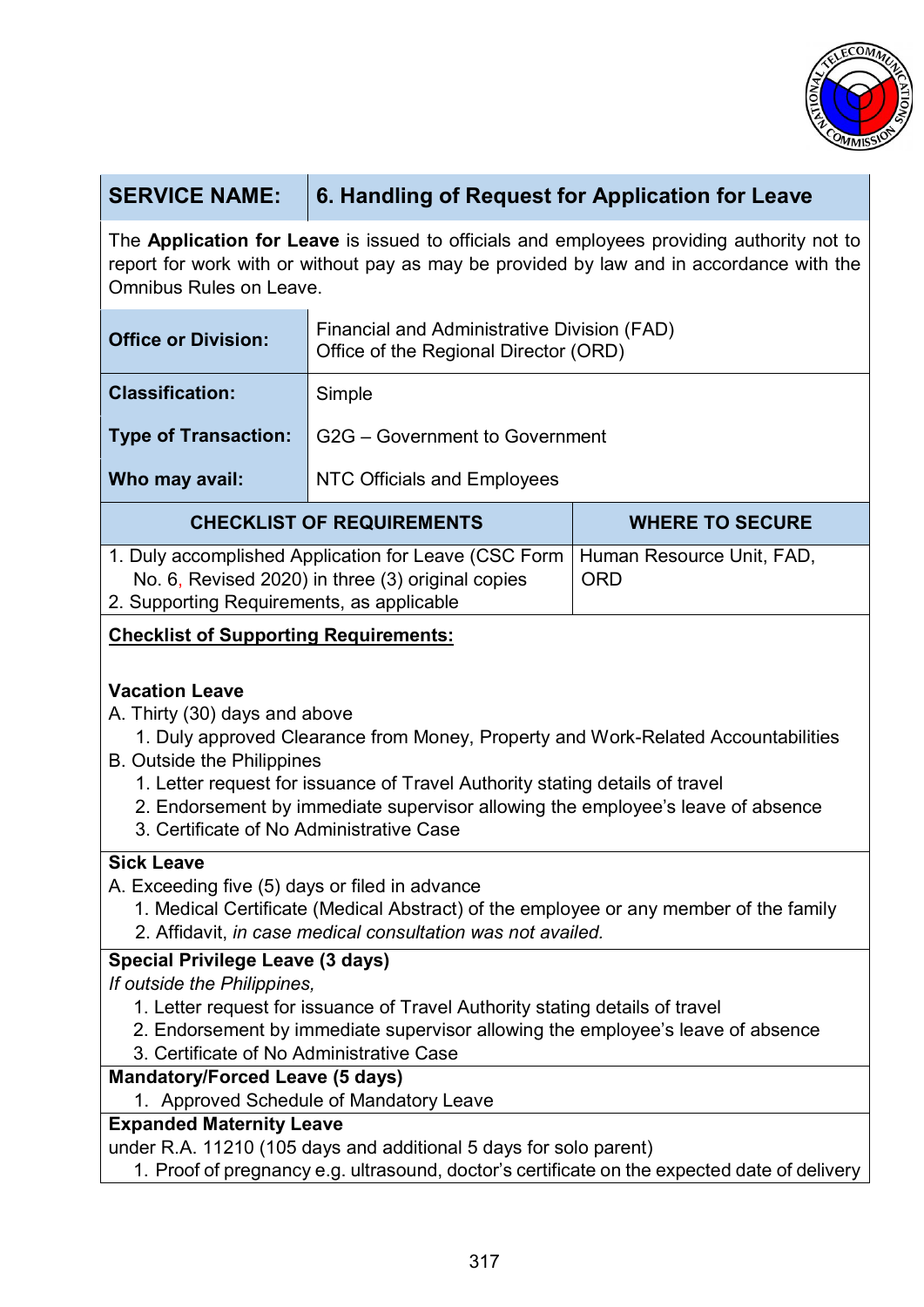

2. Accomplished Notice of Allocation of Maternity Leave Credits (CS Form No. 6a), *if needed*

Duly approved Clearance from Money, Property and Work-Related Accountabilities

**Solo Parent Leave** under R.A. 8972 (7 days)

1. Solo Parent Identification Card

**Paternity Leave** under R.A. 8187 (7 days)

- 1. Certificate of Live Birth of the child or medical certificate from the hospital, in case of miscarriage
- 2. Marriage Contract

**Special Emergency (Calamity) Leave** under CSC MC02 s. 2012 (maximum of 5 days)

- 1. Calamity declaration by authorized government entity
- 2. Barangay Certification of calamity-stricken area
- 3. Picture of damaged property

**Special Leave Benefits** under R.A. 9710 (For women who will undergo gynecological treatment – maximum of 2 months)

- 1. Medical Certificate stating the nature of the illness and the course of treatment and Medical Abstract
- 2. Duly approved Clearance from Money, Property and Work-Related Accountabilities (if thirty (30) days or more)

**Violence Against Women and their Children (VAWC) Leave** under R.A. 9262 (maximum of 10 Days)

1. Proof / Certification of pending case relative to VAWC issued by Barangay Chairman or Barangay Kagawad or Prosecutor of the Clerk of Court

**Rehabilitation Leave** (job related injuries or accidents sustained in going to or from the office at usual route – maximum of 6 months)

- 1. Letter request signed by the employee or in case the employee is unable to write, his/her immediate family
- 2. Police Report (if any)
- 3. Medical Certificate stating the nature of the illness and the course of treatment and Medical Abstract
- 4. Duly approved Clearance from Money, Property and Work-Related Accountabilities (if thirty (30) days or more)

## **Monetization of Leave Benefits**

- 1. Letter request stating purpose of monetization if 50% or more of the accumulated leave credits
- 2. Proof of purpose

#### **Study Leave** (maximum of 6 months)

- 1. Letter of Intent
- 2. Proof of enrolment
- 3. Service Undertaking
- 4. Duly approve Clearance from Money, Property and Work-Related Accountabilities (if thirty (30) days or more)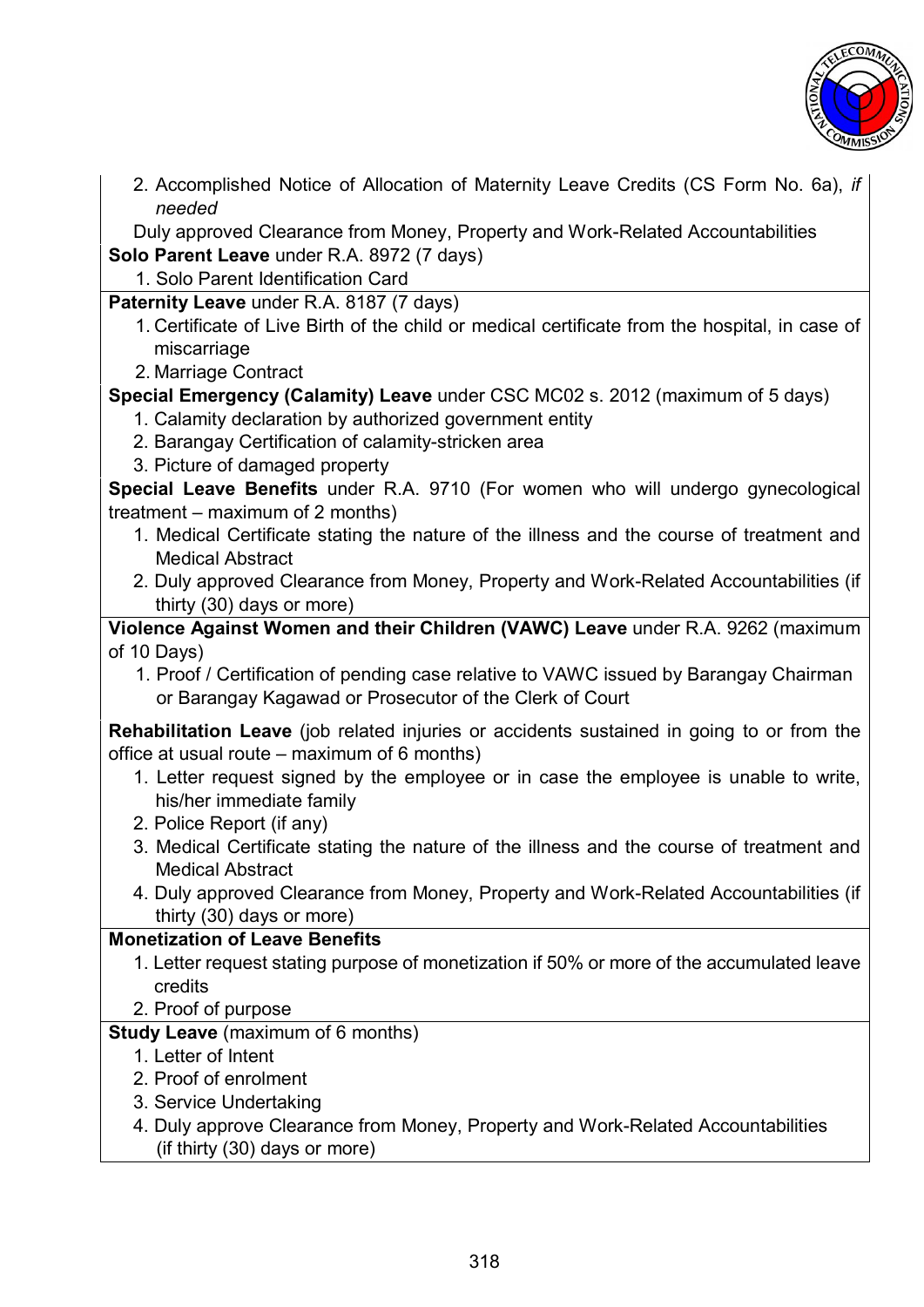

#### **Terminal Leave**

- 1. Acceptance Letter in case of resignation
- 2. Clearance from Money, Property and Work-Related Accountabilities (if thirty (30) days or more)
- 3. Clearance from Ombudsman or Declaration of Pendency/Non-Pendency of Case
- 4. SALN as of the date of retirement/resignation
- 5. Clearance or Approval from GSIS

#### **Adoption Leave**

1. Authenticated copy of the Pre-Adoptive Placement Authority issued by the Department of Social Welfare and Development (DSWD)

| <b>Client Steps</b>                                                           | <b>Agency Actions</b>                                                                                                                                                                            | <b>Fees to</b><br>be Paid | <b>Processing</b><br><b>Time</b> | <b>Person</b><br><b>Responsible</b>                                                                                     |  |  |
|-------------------------------------------------------------------------------|--------------------------------------------------------------------------------------------------------------------------------------------------------------------------------------------------|---------------------------|----------------------------------|-------------------------------------------------------------------------------------------------------------------------|--|--|
|                                                                               | <b>Pre - Assessment Stage</b>                                                                                                                                                                    |                           |                                  |                                                                                                                         |  |  |
| 1. Submits<br>Application for<br>Leave Form and<br>supporting<br>requirements | 1. Screens and reviews<br>application as to<br>completeness of<br>supporting<br>requirements                                                                                                     | None                      | 1 Hour                           | Admin Aide IV /<br>Admin Asst II                                                                                        |  |  |
|                                                                               | <b>Processing Stage</b>                                                                                                                                                                          |                           |                                  |                                                                                                                         |  |  |
|                                                                               | 2. Certifies leave<br>credits and<br>indicates leave<br>balances<br>2.1 Recommends<br>approval or<br>provides reason for<br>disapproval<br>2.2 Approves or<br>provides reason for<br>disapproval | None                      | 23 Hours                         | Admin Aide IV /<br><b>Admin Assist II</b><br>Chief<br>Administrative<br>Officer<br>Authorized<br>Approving<br>Authority |  |  |
| 3. Receives the<br>approved<br>(disapproved)<br>Application for<br>Leave      | 3. Provides a copy of<br>approved<br>(disapproved)<br>application                                                                                                                                | None                      | 1 Hour                           | Admin Asst II                                                                                                           |  |  |
|                                                                               | <b>TOTAL</b>                                                                                                                                                                                     |                           | 24 Hours                         |                                                                                                                         |  |  |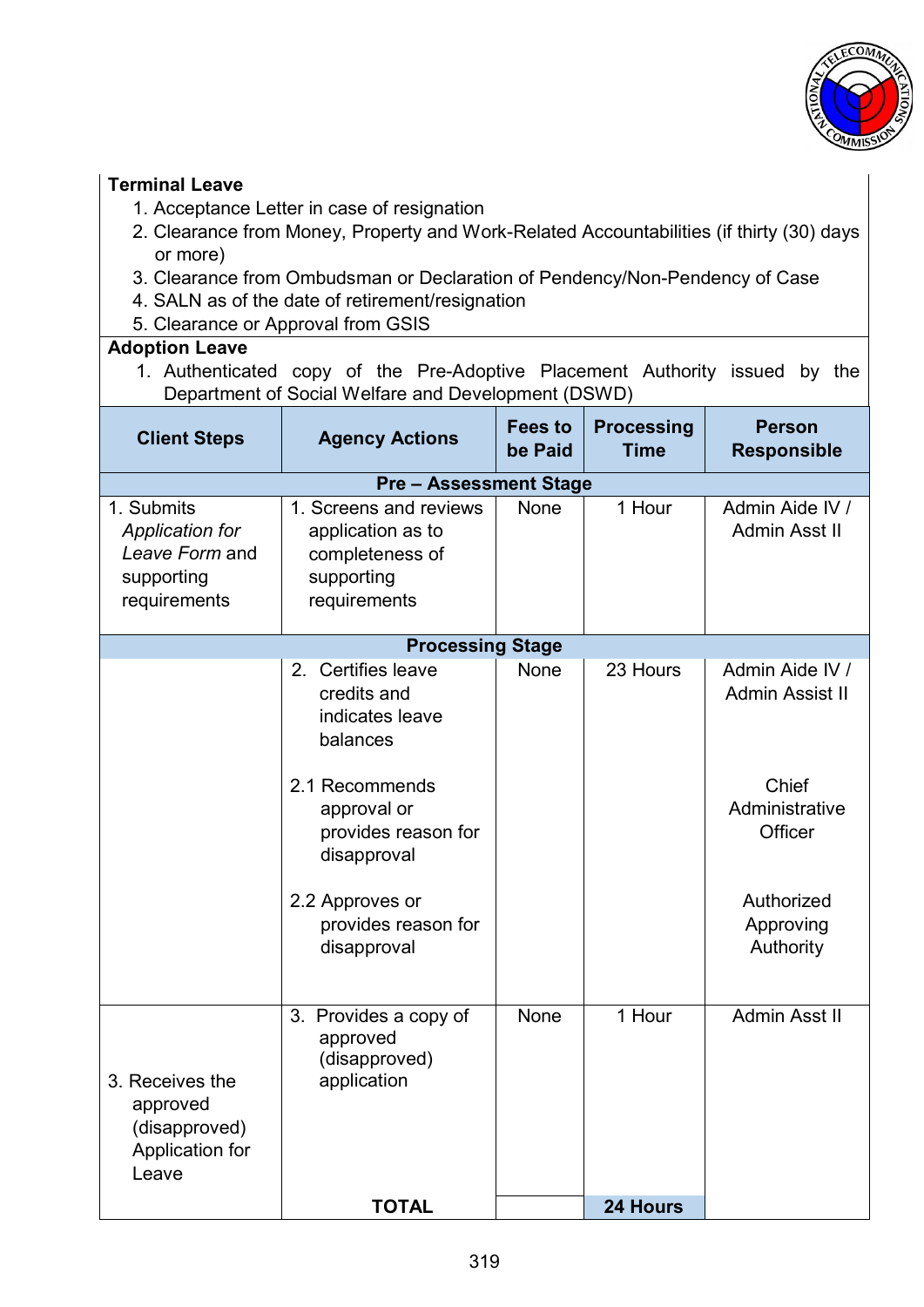

| <b>SERVICE NAME:</b>                                                                                                                                                                                                                                                                                                                                                                                                                                                                                                                                                                                                                          | 7. Issuance of Clearance from Work-Related, Money<br>and Property Accountabilities   |                               |  |
|-----------------------------------------------------------------------------------------------------------------------------------------------------------------------------------------------------------------------------------------------------------------------------------------------------------------------------------------------------------------------------------------------------------------------------------------------------------------------------------------------------------------------------------------------------------------------------------------------------------------------------------------------|--------------------------------------------------------------------------------------|-------------------------------|--|
| The Clearance from Work-Related, Money and Property Accountabilities is issued to<br>officials and employees pursuant to CSC Memorandum Circular No. 24, s. of 2017 or the<br>2017 Omnibus Rules on Appointments and Other Human Resource Actions, to certify that<br>the official or employee is free from accountabilities and has no pending case under any of<br>the following circumstances:                                                                                                                                                                                                                                             |                                                                                      |                               |  |
| 1. Payment of terminal and other retirement benefits<br>2. Transfer to other regional offices (RO) or other government agencies<br>3. Promotion and reemployment<br>4. Retirement and resignation<br>5. Leave applications for:<br>a. Vacation Leave (more than 30 calendar days)<br><b>Outside the Philippines:</b><br>Less than 30 calendar days, clearance from RO<br>More than 30 calendar days, clearance from RO and CO<br>b. Sick Leave (more than 30 calendar days)<br>c. Magna Carta for Women (more than 30 calendar days)<br>d. Expanded Maternity Leave<br>e. Rehabilitation Leave (more than 30 calendar days)<br>f. Study Leave |                                                                                      |                               |  |
| <b>Office or Division:</b>                                                                                                                                                                                                                                                                                                                                                                                                                                                                                                                                                                                                                    | Financial and Administrative Division (FAD)<br>Office of the Regional Director (ORD) |                               |  |
| <b>Classification:</b>                                                                                                                                                                                                                                                                                                                                                                                                                                                                                                                                                                                                                        | Complex                                                                              |                               |  |
| <b>Type of Transaction:</b>                                                                                                                                                                                                                                                                                                                                                                                                                                                                                                                                                                                                                   | G2G - Government to Government                                                       |                               |  |
| Who may avail:                                                                                                                                                                                                                                                                                                                                                                                                                                                                                                                                                                                                                                | <b>NTC Officials and Employees</b>                                                   |                               |  |
|                                                                                                                                                                                                                                                                                                                                                                                                                                                                                                                                                                                                                                               |                                                                                      | <b>WHERE TO SECURE</b>        |  |
| <b>CHECKLIST OF REQUIREMENTS</b><br>1. Duly accomplished Request Form<br>2. Duly accomplished Application for Clearance<br>Form, CSC Form No. 7 s. 2017, (4 copies)<br>Note: For employees assigned in the<br>Regional Office, Clearance Form<br>approved by the Regional Director                                                                                                                                                                                                                                                                                                                                                            |                                                                                      | Human Resource Unit, FAD, ORD |  |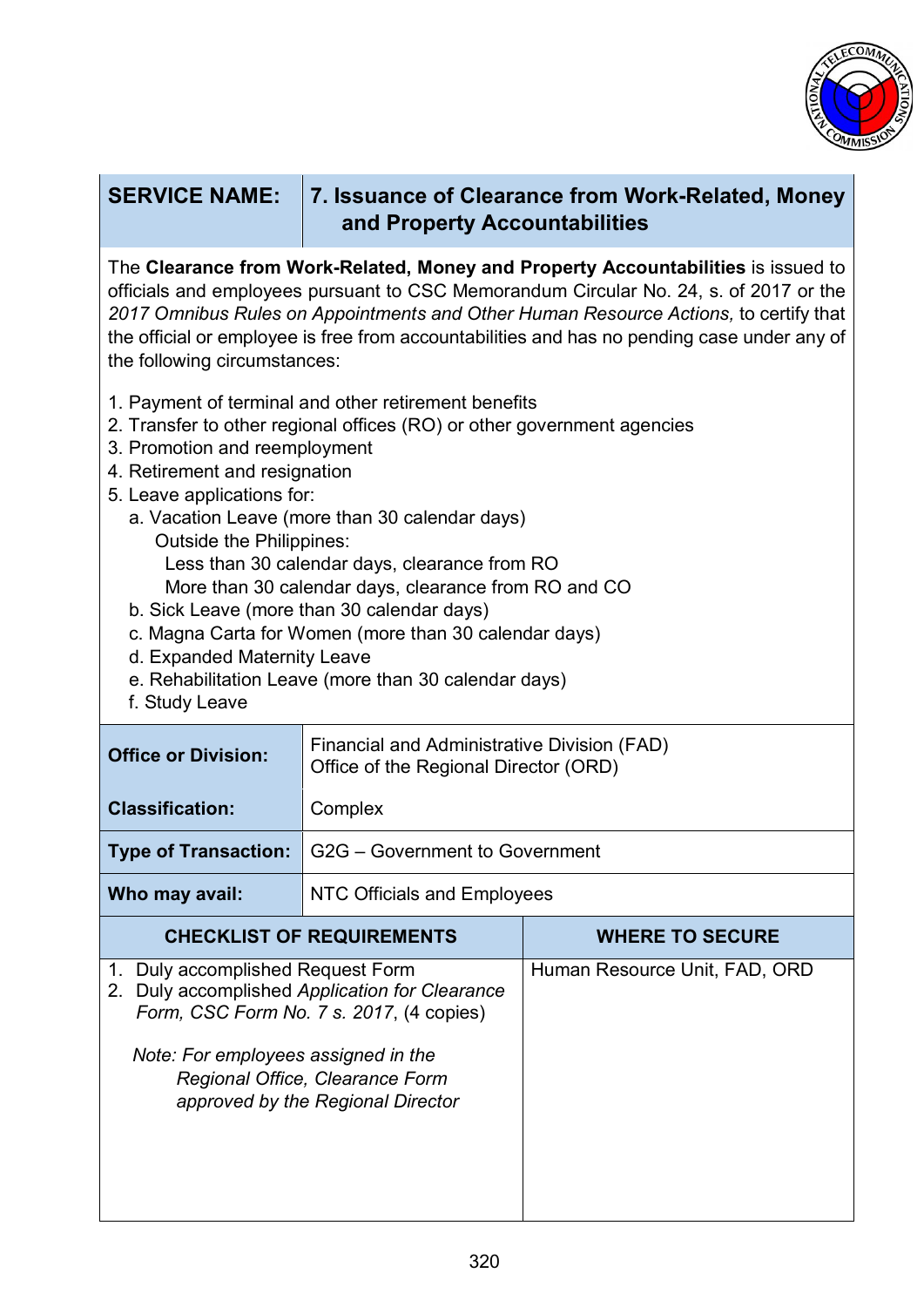

| <b>Client Steps</b>                                                        | <b>Agency Actions</b>                                                                                                                                                                                                                                                                                                                                                                                                                                                         | <b>Fees to</b><br>be Paid | <b>Processing</b><br><b>Time</b> | <b>Person</b><br><b>Responsible</b>                                                                                                     |
|----------------------------------------------------------------------------|-------------------------------------------------------------------------------------------------------------------------------------------------------------------------------------------------------------------------------------------------------------------------------------------------------------------------------------------------------------------------------------------------------------------------------------------------------------------------------|---------------------------|----------------------------------|-----------------------------------------------------------------------------------------------------------------------------------------|
|                                                                            | <b>Pre-Assessment Stage</b>                                                                                                                                                                                                                                                                                                                                                                                                                                                   |                           |                                  |                                                                                                                                         |
| 1. Submits Request<br>Form and<br>application for<br><b>Clearance Form</b> | 1. Screens request as to<br>correctness of units/<br>signatories authorized<br>to issue clearances                                                                                                                                                                                                                                                                                                                                                                            | None                      | 1 Hour                           | Admin Aide III<br>/ Admin Aide<br>IV                                                                                                    |
|                                                                            | <b>Processing Stage</b>                                                                                                                                                                                                                                                                                                                                                                                                                                                       |                           |                                  |                                                                                                                                         |
|                                                                            | 2. Indicates status of<br>accountabilities from<br>the following units:<br>a. Work-related<br>b. Supply and Property<br>c. Human Resource<br>d. EMPLU<br>e. Finance<br>f. Payroll and remittance<br>g. Legal affairs<br>If employee has no<br>accountability, ticks the<br>box under the "Cleared"<br>column. Otherwise, ticks<br>the box under the "Not<br>cleared" column and<br>attaches the document/s<br>that employee has<br>remaining obligation or<br>accountability. | None                      | 23 Hours                         | Immediate<br>Supervisor<br>Admin Asst III<br>Admin Asst II<br><b>EMPLU Rep</b><br><b>Accountant II</b><br>Admin Asst II<br>Attorney III |
| 2.1 Receives a<br>copy of the<br>document                                  | 2.1 Reviews clearances<br>from units. If not<br>cleared, provides the<br>employee a copy of<br>the uncleared<br>accountability<br>2.2 Approves Clearance                                                                                                                                                                                                                                                                                                                      |                           |                                  | Chief<br>Administrative<br>Officer<br>Admin Asst II<br>Director II                                                                      |
| 3. Receives the<br>Clearance                                               | 3. Releases the approved<br>Clearance                                                                                                                                                                                                                                                                                                                                                                                                                                         | <b>None</b>               | 1 Hour                           | Admin Asst II                                                                                                                           |
|                                                                            | <b>TOTAL</b>                                                                                                                                                                                                                                                                                                                                                                                                                                                                  |                           | 24 Hours*                        |                                                                                                                                         |

**\*per clearing unit**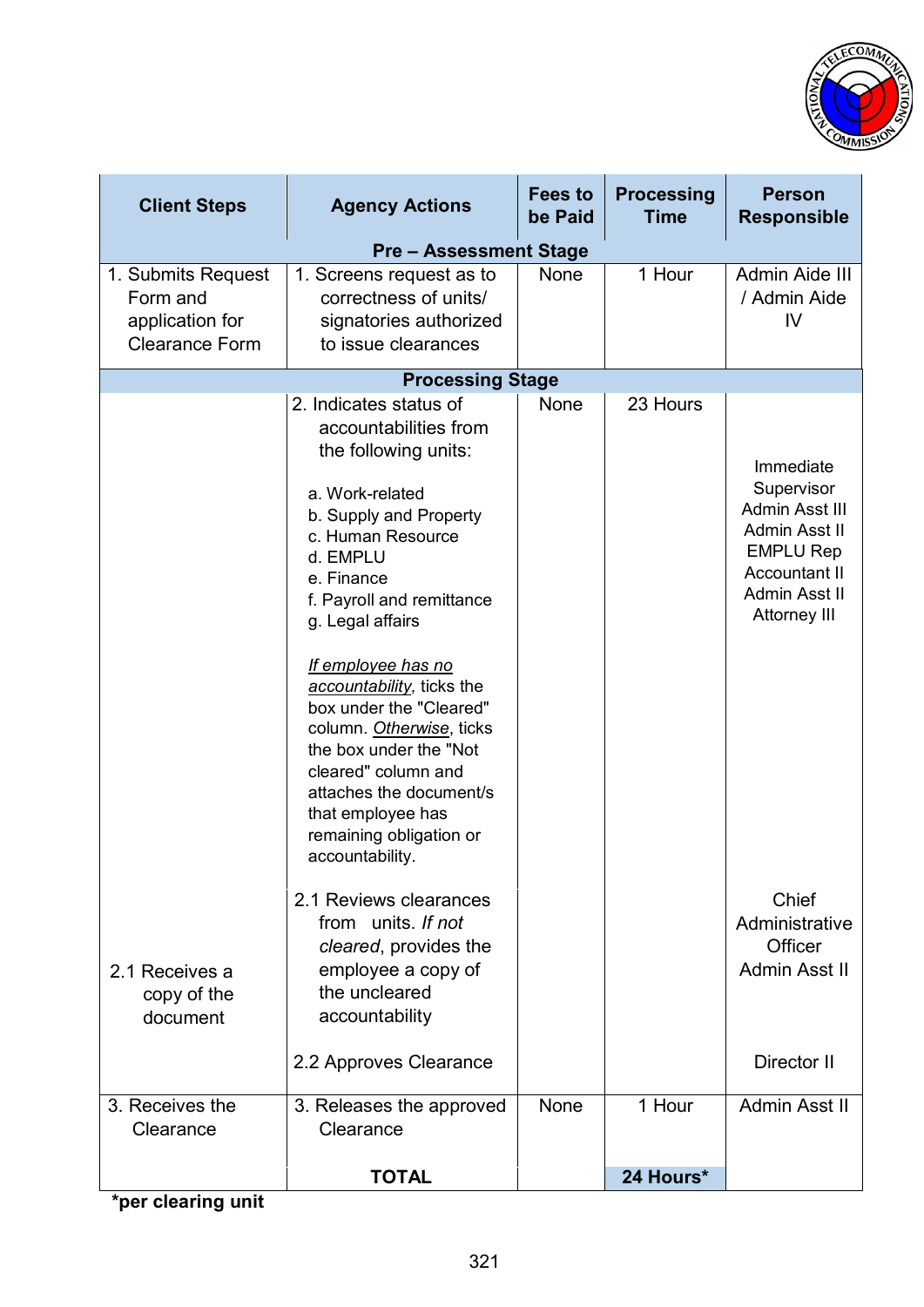

| <b>SERVICE NAME:</b>                                                                                                                                                                                                      | 8. Handling of Request for Certification of<br>A. Service Record<br><b>B. Employment and Compensation</b><br><b>C. Leave Balances</b><br>D. No Pending Administrative Case |                        |  |
|---------------------------------------------------------------------------------------------------------------------------------------------------------------------------------------------------------------------------|----------------------------------------------------------------------------------------------------------------------------------------------------------------------------|------------------------|--|
| The Certificate of Service Record is issued to officials and employees providing complete<br>employment records pursuant to Executive Order No. 54 dated 10 August 1954 and GSIS<br>Circular No. 58 dated 10 August 1954. |                                                                                                                                                                            |                        |  |
| The Certificate of Employment and Compensation is issued to officials and employees<br>providing employment status, salaries, benefits and other remunerations.                                                           |                                                                                                                                                                            |                        |  |
| The <b>Certificate of Leave Balances</b> is issued to officials and employees certifying the<br>accumulated leave balances.                                                                                               |                                                                                                                                                                            |                        |  |
| The Certificate of No Pending Administrative Case is issued to attest that an employee<br>has no disciplinary complaint filed and docketed before the Commission for violation of civil<br>service rules and regulations. |                                                                                                                                                                            |                        |  |
| <b>Office or Division:</b>                                                                                                                                                                                                | <b>Financial and Administrative Division (FAD)</b><br>Office of the Regional Director (ORD)                                                                                |                        |  |
| <b>Classification:</b>                                                                                                                                                                                                    | Simple                                                                                                                                                                     |                        |  |
| <b>Type of Transaction:</b>                                                                                                                                                                                               | G2G - Government to Government<br>G2C - Government to Citizen                                                                                                              |                        |  |
| Who may avail:                                                                                                                                                                                                            | NTC In-Service, Separated from Service, Resigned, Transferred<br>or Retired Officials and Employees, Other Government Office                                               |                        |  |
| <b>CHECKLIST OF REQUIREMENTS</b>                                                                                                                                                                                          |                                                                                                                                                                            | <b>WHERE TO SECURE</b> |  |
| 1. Duly accomplished Request Form                                                                                                                                                                                         |                                                                                                                                                                            | Applicant              |  |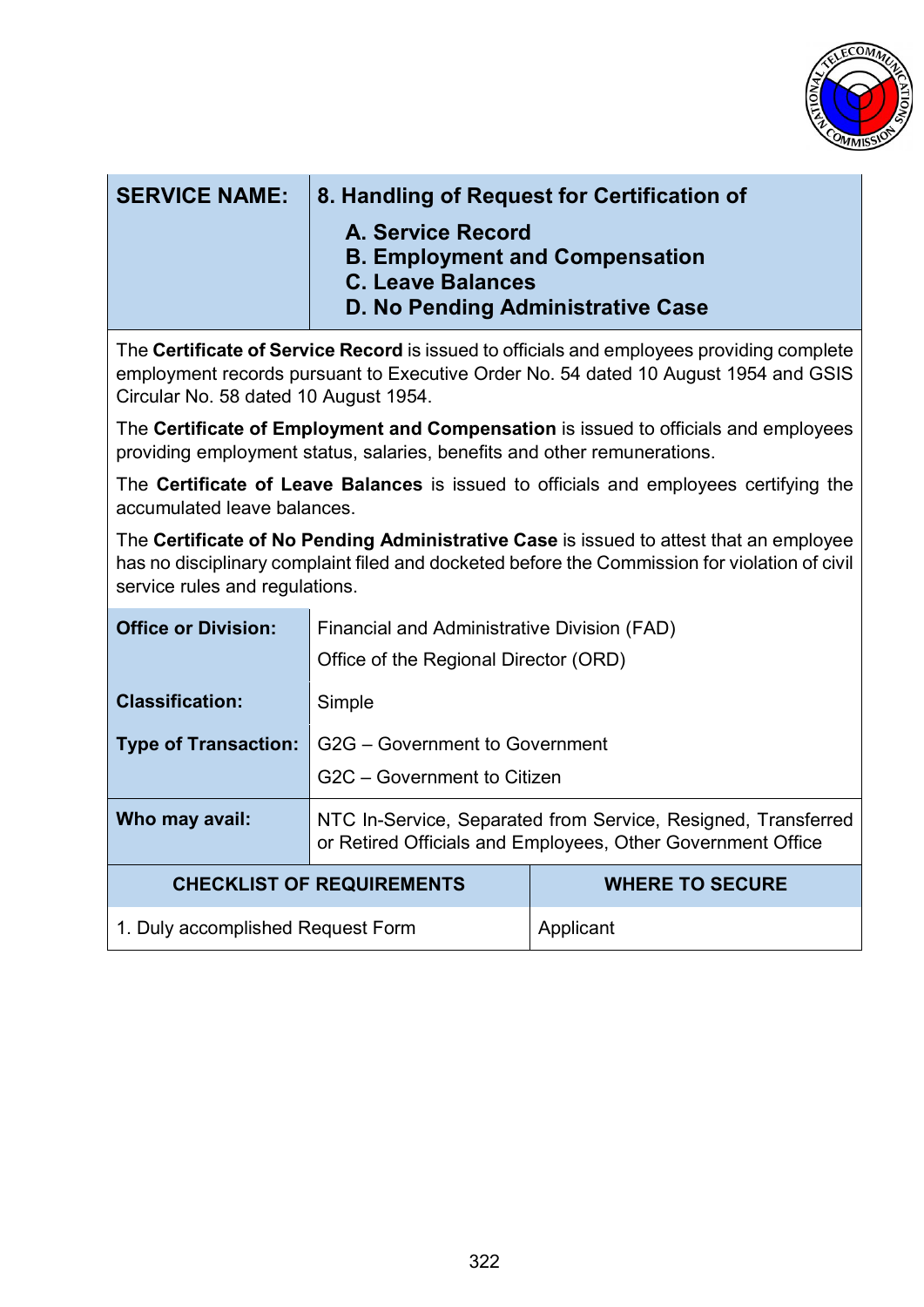

| <b>Client Steps</b>            | <b>Agency Actions</b>                                                                                                                                 | <b>Fees to</b><br>be paid | <b>Processing</b><br><b>Time</b> | <b>Person</b><br><b>Responsible</b>                                    |  |
|--------------------------------|-------------------------------------------------------------------------------------------------------------------------------------------------------|---------------------------|----------------------------------|------------------------------------------------------------------------|--|
| <b>Pre-Assessment Stage</b>    |                                                                                                                                                       |                           |                                  |                                                                        |  |
| 1. Submits request<br>form     | 1. Receives request                                                                                                                                   | <b>None</b>               | 30 Minutes                       | Admin Aide IV/<br>Admin Asst II                                        |  |
| <b>Processing Stage</b>        |                                                                                                                                                       |                           |                                  |                                                                        |  |
|                                | 2. Prepares the<br>Certificate based on<br>Employee 201 File<br>and HR Documents<br>2.1 Reviews the<br>Certificate<br>2.2 Approves the<br>Certificate | <b>None</b>               | 23 Hours                         | Admin Aide IV<br>Chief<br>Administrative<br>Officer<br><b>Director</b> |  |
| 3. Receives the<br>Certificate | 3. Releases the<br>Certificate                                                                                                                        | None                      | 1 Hour                           | Admin Asst II                                                          |  |
|                                | <b>TOTAL</b>                                                                                                                                          |                           | 24 Hours                         |                                                                        |  |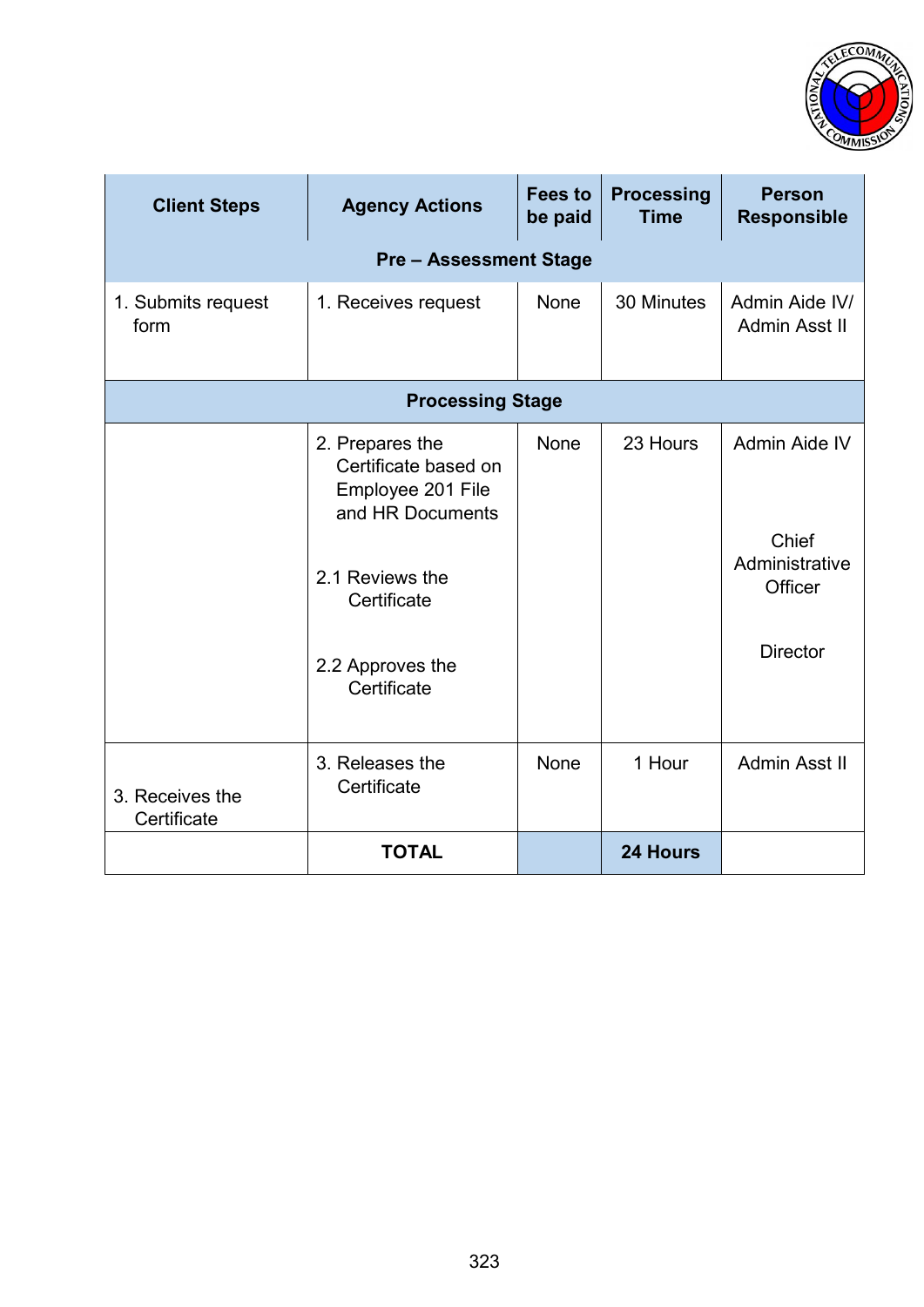

| <b>SERVICE NAME:</b>                                                                                                                                                                                                                                                                   |                                                                                                                                                                                                                                          | 9. Handling of Request for Verification of<br><b>Records</b>                                               |                    |                                                                  |                                     |  |
|----------------------------------------------------------------------------------------------------------------------------------------------------------------------------------------------------------------------------------------------------------------------------------------|------------------------------------------------------------------------------------------------------------------------------------------------------------------------------------------------------------------------------------------|------------------------------------------------------------------------------------------------------------|--------------------|------------------------------------------------------------------|-------------------------------------|--|
| The verification of records, including but not limited to certificates, permits, licenses and<br>result of rating, is provided to support the licensing units' capability to check the existence<br>of the record on file, correctness and authenticity of the details stated therein. |                                                                                                                                                                                                                                          |                                                                                                            |                    |                                                                  |                                     |  |
| <b>Office or Division:</b>                                                                                                                                                                                                                                                             |                                                                                                                                                                                                                                          | Financial and Administrative Division (FAD)<br>Office of the Regional Director (ORD)                       |                    |                                                                  |                                     |  |
| <b>Classification:</b>                                                                                                                                                                                                                                                                 |                                                                                                                                                                                                                                          | Simple                                                                                                     |                    |                                                                  |                                     |  |
| <b>Type of Transaction:</b>                                                                                                                                                                                                                                                            |                                                                                                                                                                                                                                          | G2G - Government to Government                                                                             |                    |                                                                  |                                     |  |
| Who may avail:                                                                                                                                                                                                                                                                         |                                                                                                                                                                                                                                          | <b>Enforcement and Operations Divisions, Central Records Unit</b>                                          |                    |                                                                  |                                     |  |
|                                                                                                                                                                                                                                                                                        |                                                                                                                                                                                                                                          | <b>CHECKLIST OF REQUIREMENTS</b>                                                                           |                    | <b>WHERE TO SECURE</b>                                           |                                     |  |
| 1. Notice of Request for Verification                                                                                                                                                                                                                                                  |                                                                                                                                                                                                                                          |                                                                                                            |                    | <b>Delivery Unit</b>                                             |                                     |  |
|                                                                                                                                                                                                                                                                                        |                                                                                                                                                                                                                                          | 2. Copy of certificate, permit, or license for verification                                                |                    | <b>Delivery Unit</b>                                             |                                     |  |
| <b>Client Steps</b>                                                                                                                                                                                                                                                                    |                                                                                                                                                                                                                                          | <b>Agency Actions</b>                                                                                      | Fees to<br>be paid | <b>Processing</b><br><b>Person</b><br>Time<br><b>Responsible</b> |                                     |  |
|                                                                                                                                                                                                                                                                                        |                                                                                                                                                                                                                                          | <b>Pre-Assessment Stage</b>                                                                                |                    |                                                                  |                                     |  |
| 1. Submits<br>notice through<br>electronic<br>mail, facsimile<br>or the record<br>to be verified                                                                                                                                                                                       | 1. Screens notice of<br>request for<br>verification.                                                                                                                                                                                     |                                                                                                            | None               | 30 minutes                                                       | Admin Aide IV<br>/ Admin Aide<br>VI |  |
| <b>Processing Stage</b>                                                                                                                                                                                                                                                                |                                                                                                                                                                                                                                          |                                                                                                            |                    |                                                                  |                                     |  |
|                                                                                                                                                                                                                                                                                        | 2. Checks availability and<br>authenticity of record<br>on file. Otherwise,<br>requests from the<br>originating Licensing<br>Unit of the Regional<br>Office to confirm the<br>availability and<br>authenticity of records<br>in archive. |                                                                                                            |                    | 23 Hours                                                         | Admin Aide IV<br>/ Admin Aide<br>VI |  |
|                                                                                                                                                                                                                                                                                        |                                                                                                                                                                                                                                          | 2.1 Provides the<br>necessary verification<br>details on record and<br>indicates the<br>applicable remark: |                    |                                                                  | Admin Asst III                      |  |